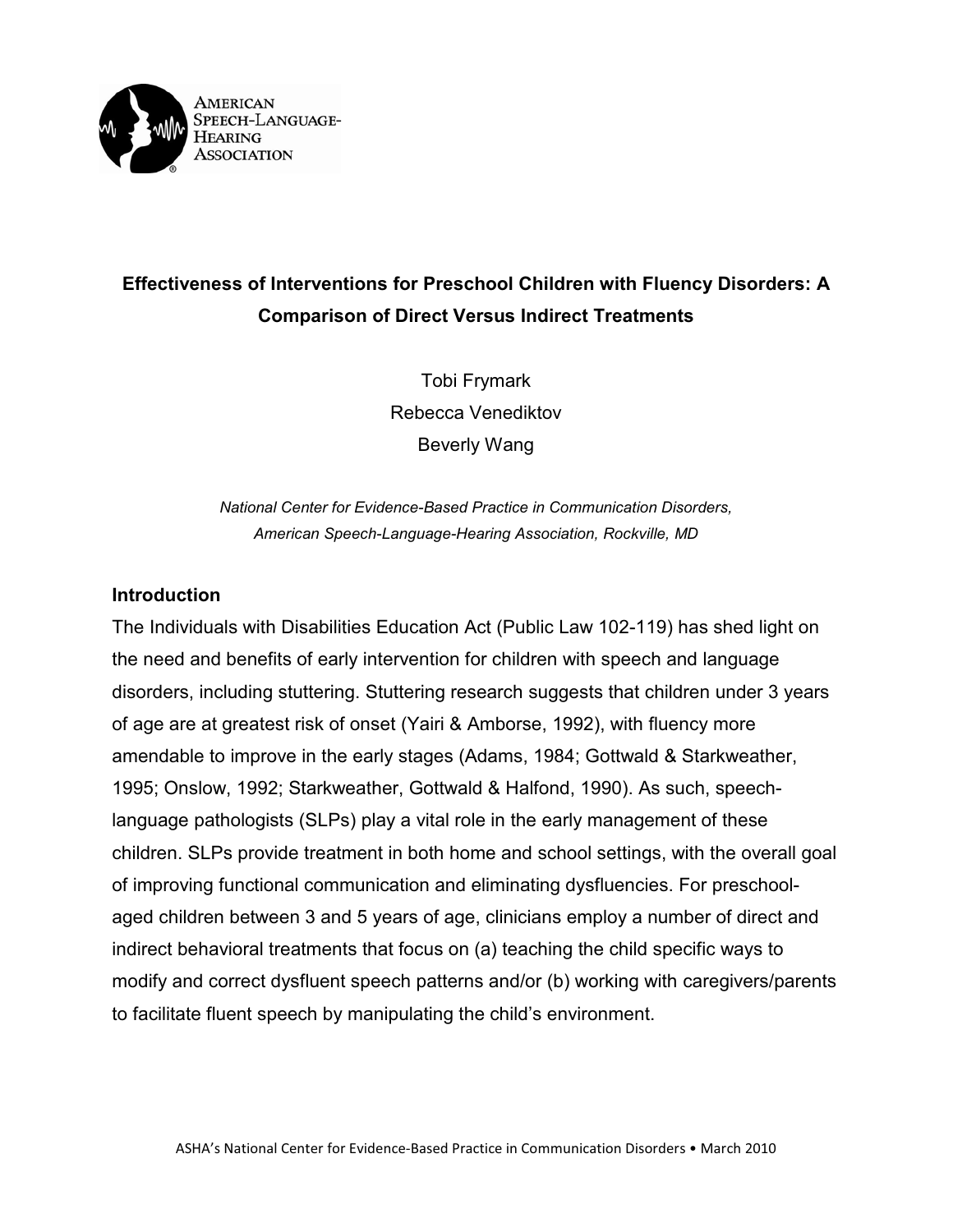A recent systematic review by Bothe, Davidow, Bramlett, & Ingham (2006) explored the efficacy research for behavioral as well as other cognitive and related treatments from 1970 to 2005. This review examined the evidence across all age spans and included nine studies with participants  $\leq 6$  years of age. The majority of these studies (8/9) investigated the use of response-contingency treatments (direct treatments), and only one study (Franken, Kielstra-Van der Schalk & Boelens, 2005) evaluated the comparative effects of a response-contingency direct treatment (i.e., the Lidcombe Program; Onslow, Packman, & Harrison, 2003) and an indirect treatment based on the demands and capacities model (DCM; Starkweather, Gottwald, & Halfond, 1990). The remaining study examined the effects of language training (Butcher, McFadden, Quinn, & Ryan, 2003). Overall findings of the Bothe review for this age group revealed positive outcomes for direct treatments using response-contingency principles. The authors indicated that preschool children receiving direct treatment "at least show arguably better progress than children not exposed to treatment, when data from a control group are reported" (p. 334). No differences were noted in the Franken et al. (2005) study, with an average reduction in percent of syllables stuttered for children in both indirect and direct treatment groups. An additional review that included preschooland school- aged children by Herder, Howard, Nye, & Vanryckeghem (2005) found similar results for behaviorally based interventions.

The results of both reviews are an essential step in the clinical decision-making process and highlight behavioral treatments that have been tested and shown to be effective for preschool children with fluency disorders. These findings—in combination with clinical expertise and client/family preferences—will assist SLPs in making treatment decisions. Moreover, the findings illuminate areas of stuttering research that are in need of further investigation. In an attempt to expand on these early works, the following text further explores the comparative effects of direct and indirect treatments.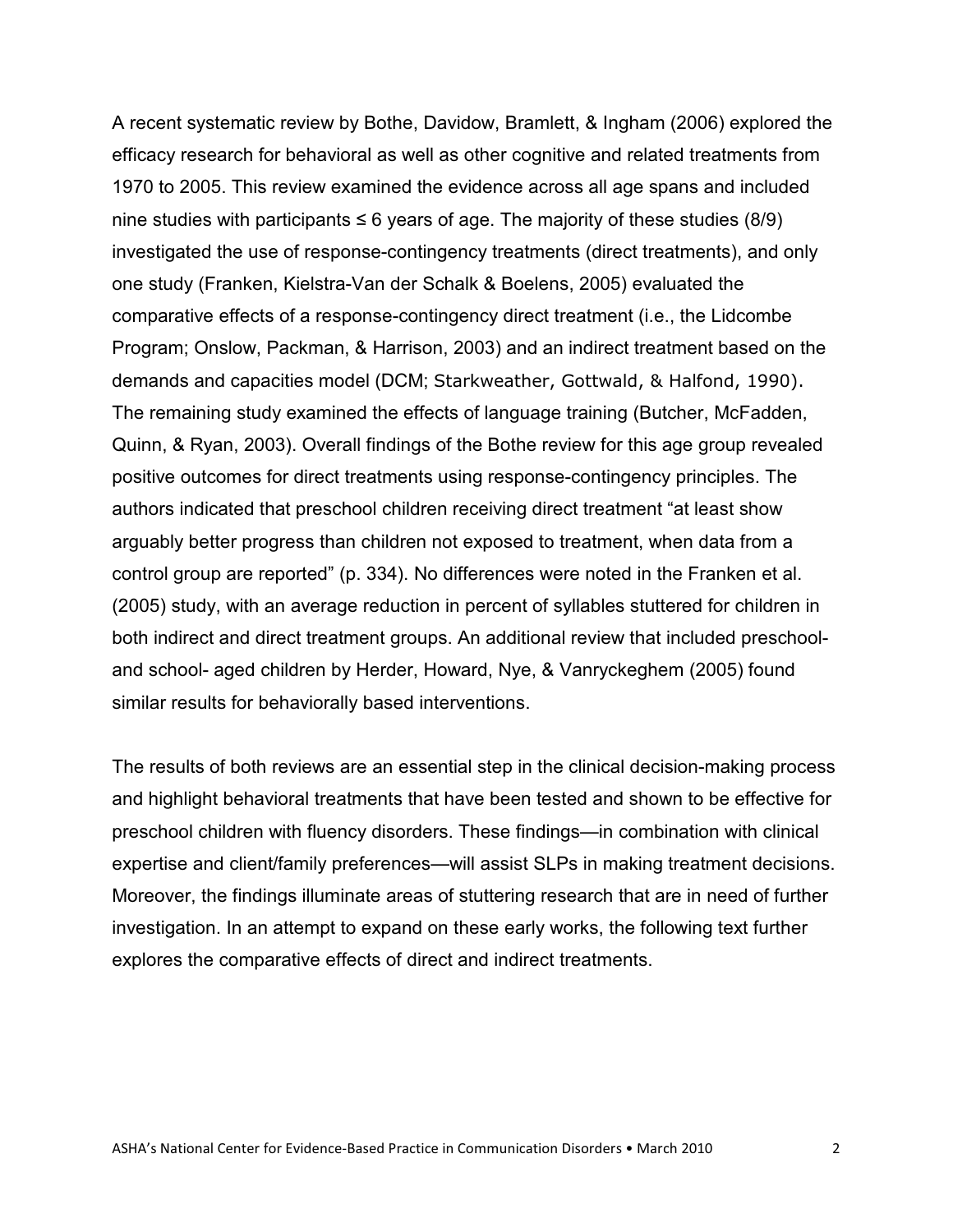#### **Method**

Six clinical questions were established a priori for review to allow examination of the immediate and long-term effects of direct versus indirect fluency treatments for preschool-aged populations (see Appendix A1). Criteria for considering studies under review are outlined below.

## *Types of Studies*

The types of studies that were examined included all experimental or quasiexperimental studies comparing two types of interventions—direct and indirect treatments. Individual studies that were included in an accepted systematic review or meta-analysis were excluded.

## *Types of Participants*

Participants were children ages 3–5 years who have received the diagnosis of a fluency disorder (group *M*s < 6 years of age; participants must not be in kindergarten). The diagnosis of a fluency disorder could be the primary diagnosis or could be secondary to another condition. Studies including mixed ages or populations were excluded unless data could be separated for analyses.

# *Types of Interventions*

Studies examining any indirect fluency treatment approach compared with a direct fluency treatment were included. *Indirect treatments* were operationally defined as any treatment modifying the communication partner's speech and behavior to improve the child's fluency. Any treatment with the primary focus on improving fluency with minimal involvement of the child was considered *indirect.* Examples include caregiver changing his/her interaction style by slowing down, using simple vocabulary, not criticizing or pressuring child, using parent modeling techniques, and applying manualized treatment approaches such as parent–child interaction therapy (Egolf, Shames, Johnson, & Kasprisin-Burrelli, 1972) and the demands and capacities model. *Direct treatments* were operationally defined as any treatment focused on manipulating the child's communication to improve fluency. Direct treatments require the child to make specific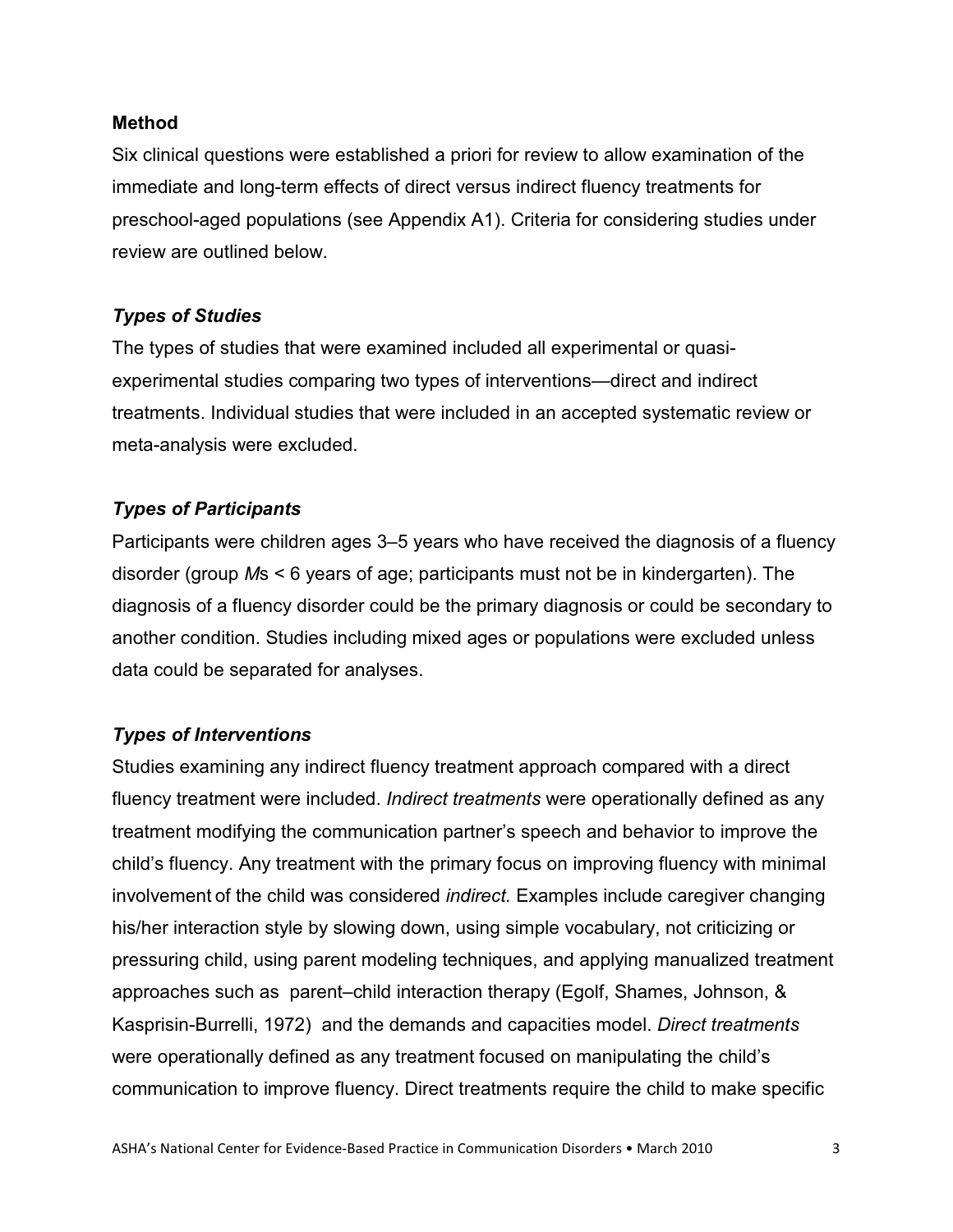changes to his/her speech production. Examples include, but are not limited to, treatments that focus on slowing speech rate, prolonging vowels, teaching soft consonant or easy onset techniques, phrasing and pausing techniques, modeling, fluency shaping, and auditory feedback training. Manualized treatment approaches also include the Lidcombe Program, the Fluency Development System for Young Children (Meyers & Woodford, 1992), and Gradual Increase in Length and Complexity of Utterance (GILCU; Ryan, 1974). Studies that use an alternative treatment approach with a separate approach for each treatment phase were included. Studies that utilize both treatment approaches (e.g., Fun with Fluency; Walton, Wallace, & Anderson, 1998*)* were excluded unless data could be separated for analyses. Studies were excluded if they employed pharmacological interventions or utilized animal models.

#### *Types of Outcomes*

Studies reporting pre- and post data for one or more *speech*, *social/emotional* or *parent* outcome were explored. *Speech outcomes* included, but were not limited to, percentage of dysfluencies per syllable, percentage of dysfluencies per word, speaking rate, and so forth. *Social/emotional outcomes* included any measures of the child's communication attitude or behavior (e.g., communication attitude test, severity rating scales, self-report rating, quality-of-life indicators, social communication measures, etc.). *Parent outcomes* included any measure of the parent's attitude toward the child's communication (e.g., parent rating scales, parent surveys) or change in parent's communication behavior (e.g., pre/post parent communication patterns, etc.). In addition, short-term and longterm effects of treatment were considered. *Short-term outcomes* were operationally defined as immediate post-treatment outcomes, and *long-term outcomes* were defined as follow-up or maintenance of treatment outcomes.

#### *Search Methods for Study Inclusion*

English-language, peer-reviewed studies were identified through the search of 22 electronic databases. Given that two previous reviews (Bothe et al., 2006; Herder et al., 2005) examined the scientific research pertaining to stuttering interventions that included direct and indirect treatments, a search date of "2005 to present" was selected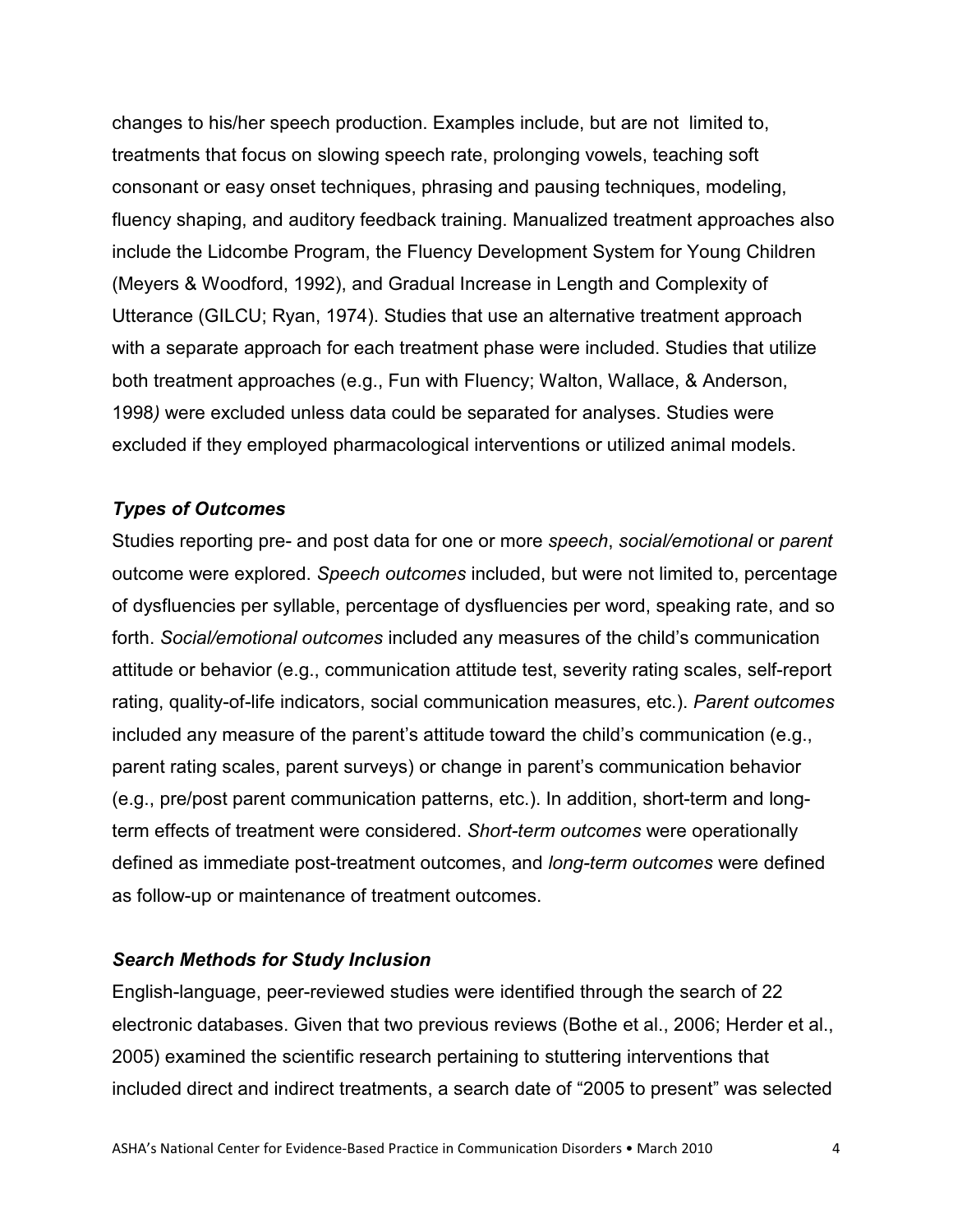to identify any new peer-reviewed literature. See Appendix A2 for a full list of search parameters, search strategy, and databases. A manual search of all relevant references and prolific authors was also conducted.

## *Study Appraisal and Data Extraction*

Accepted studies were independently evaluated for methodological quality by two coders on eight quality indicators:

- Adequate description of protocol for replication
- Adequate description of subjects (within-subject design) or groups comparable at baseline (between-subject design)
- Assessors blinded
- Random sample adequately described
- Evidence of treatment fidelity
- Report of *p* value or calculable from data
- Report of effect size and confidence interval or calculable from data
- Use of intention-to-treat analysis (controlled trials)

Reliability of appraisal ratings between coders was assessed, and any disagreement in ratings was documented and resolved via consensus. Pertinent demographic, intervention, outcomes, and major findings data were extracted from each included study.

# **Results**

Sixty-two abstracts were identified and independently reviewed by two authors. Level of agreement between authors for study inclusion was 94%. Of the abstracts reviewed, four met preliminary inclusion criteria. However, upon review of full-text citations, two abstracts were further eliminated due to inability to separate data specific to the population under review. An additional study (Medical and Health Research Council of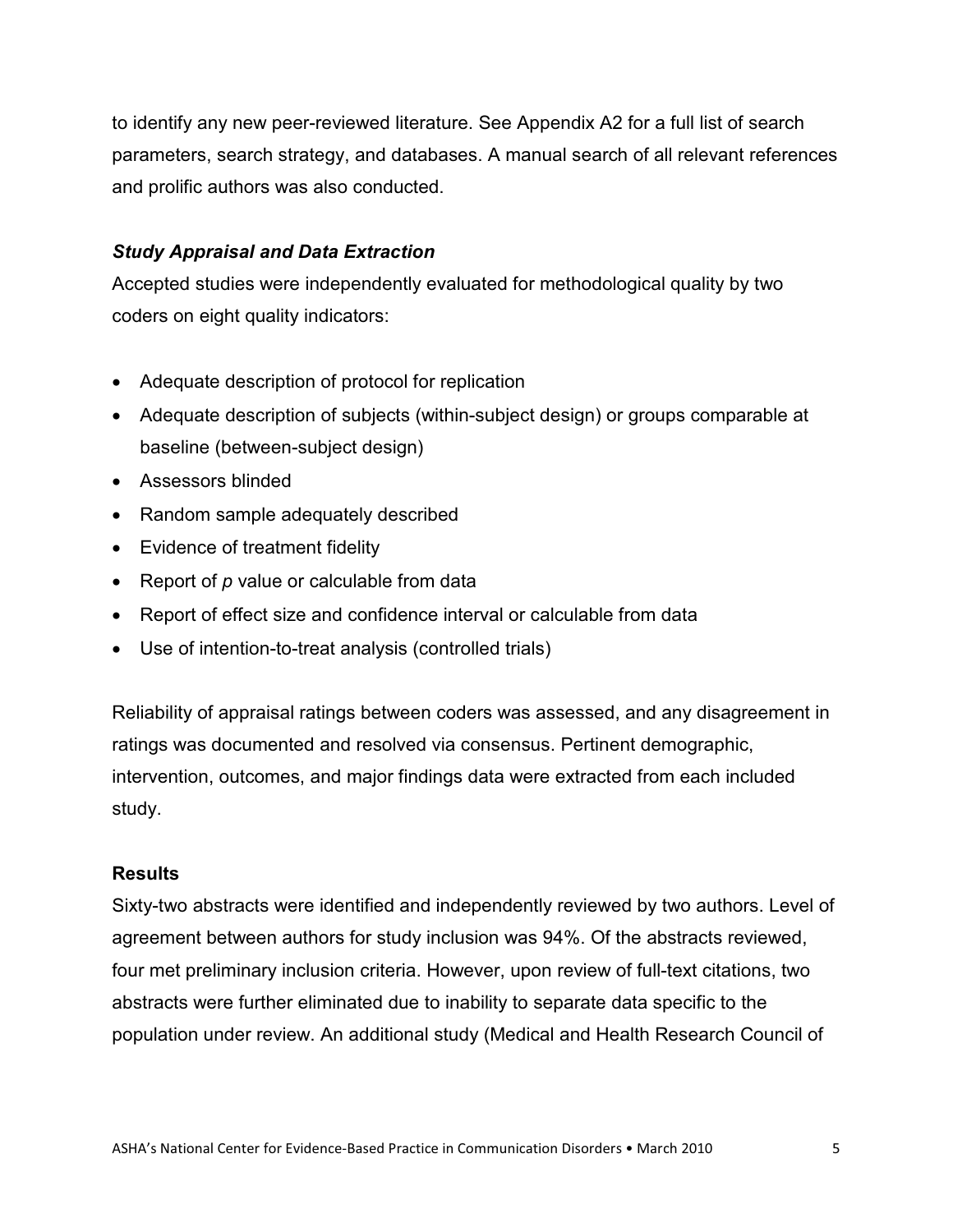the Netherlands, 2007) was excluded due to inability to obtain published data $^{\rm 1}$ . The final study (Franken et al., 2005) was eliminated, as it was included in previous reviews (Bothe et al., 2006; Herder et al., 2005), thus leaving no new studies found.

Reasons for exclusion of studies were as follows: (a) it was not a study, systematic review, or meta-analysis targeting one or more a clinical question (53/62); (b) no original data were available, or original data could not be obtained (4/62); (c) not age or population under review (3/62); or (d) it was not peer reviewed, or it was published in a language other than English (2/62). See Appendix A3 for full bibliography of studies.

### **Discussion**

Currently, there is insufficient evidence to support or refute the use of a direct intervention approach over an indirect approach in the treatment of preschool-aged children with fluency disorders. At this time, the state of the evidence comparing direct and indirect treatments is limited to one study (Franken et al., 2005). In this study, the authors compared speech and parent outcomes of children randomly assigned to the Lidcome Program (a direct treatment approach) with the Demands and Capacities model (an indirect approach), with no differences in stuttering frequency and severity ratings found.

Unfortunately, the current state of the evidence does not provide meaningful information for clinicians attempting to decide between the use of direct or indirect treatments for stuttering in young children. While considerably more evidence is available in favor of direct treatment approaches, such as the Lidcombe Program, very limited evidence (from one study) also suggests potential success for children treated with indirect approaches such as the Demands and Capacities model. Clearly, more high quality experimental or quasi-experimental studies of well-defined interventions targeted to preschool children with fluency disorders are needed, especially studies comparing the relative effectiveness of one treatment over another.

 $1$  Study abstract appeared to meet inclusion criteria. Author was contacted March 3, 2010, to obtain full report. As per author communication, final report had not been completed and published to date.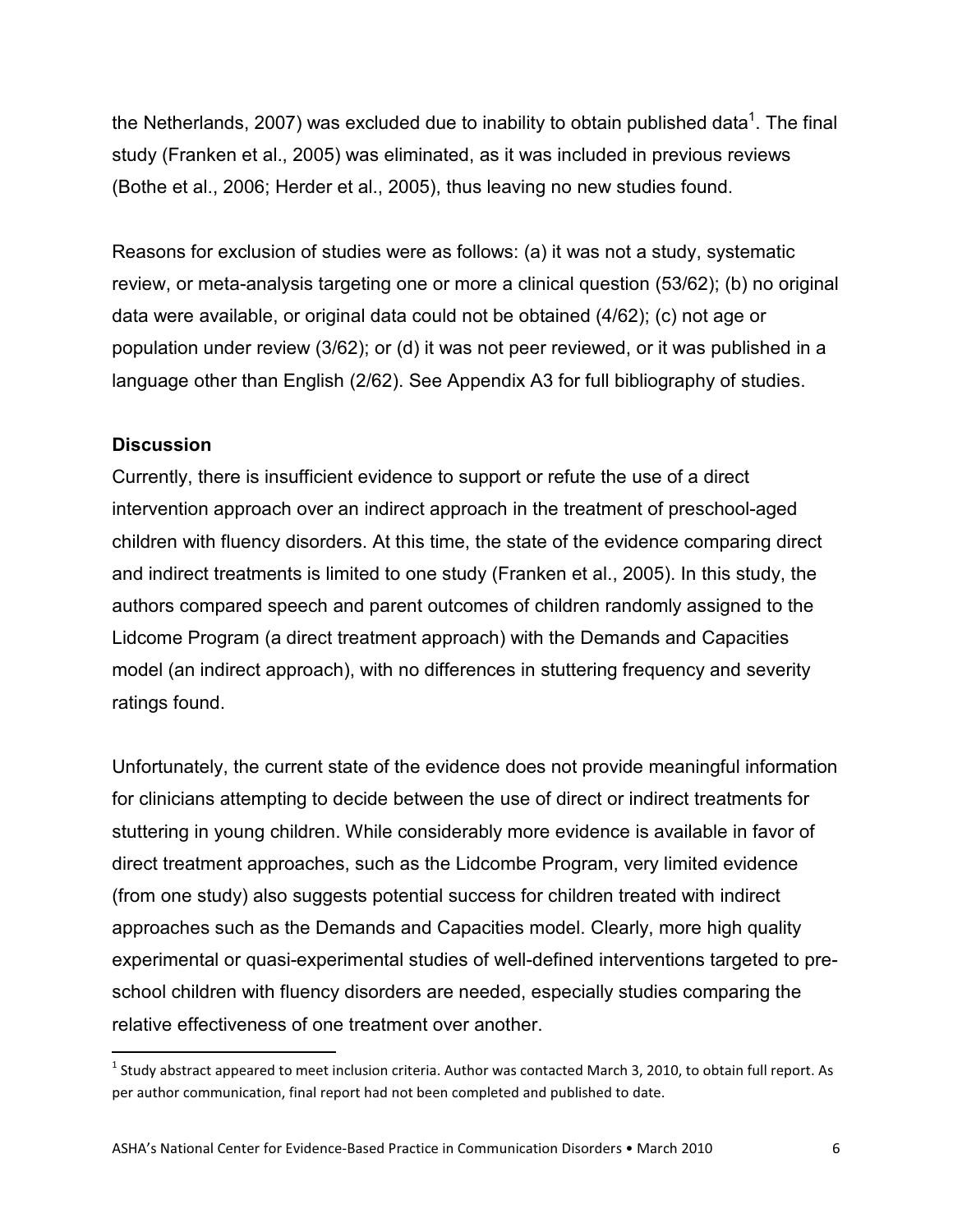#### **References**

- 1. Adams, M. (1984). The differential assessment and direct treatment of stuttering. In J. Costello (Ed.), *Speech disorders in children* (pp. 261–290). San Diego, CA: College-Hill Press.
- 2. Bothe, A., Davidow, H., Bramlett., R., & Ingham, R. (2006). Stuttering treatment research 1970–2005: I. Systematic review incorporating trial quality assessment of behavioral, cognitive, and related approaches. *American Journal of Speech-Language Pathology, 15,* 321–341.
- 3. Butcher, C., McFadden, D., Quinn, B., & Ryan, B. (2003). The effects of language training on stuttering in young children, with and without contingency management. *Journal of Developmental and Physical Disabilities, 15,* 255–280.
- 4. Franken, M., Kielstra-Van der Schalk, C., & Boelens, H. (2005). Experimental treatment of stuttering: A preliminary study. *Journal of Fluency Disorders, 30,* 189– 199.
- 5. Gottwald, S., & Starkweather, W. (1995). Fluency intervention for preschoolers and their families in the public schools. *Language, Speech, and Hearing Sciences in Schools, 26,* 117–126.
- 6. Egolf, D., Shames, G., Johnson, P., & Kasprisin-Burrelli, A. (1972). The Use of Parent-Child Interaction Patterns in Therapy for Young Stutterers. *Journal of Speech, Language, Hearing Research, 37,* 222-232.
- 7. Herder, C., Howard, C., Nye, C., & Vanryckeghem (2005). Effectiveness of behavioral stuttering treatment: A systematic review and meta-analysis. *Contemporary Issues in Communication Sciences and Disorders, 33,* 61–73.
- 8. Individuals with Disabilities Act of 1990, Pub. L. No. 102-119, 105 Stat. 587 (1991).
- 9. Medical and Health Research Council of the Netherlands. (2007). Cost-effectiveness of the demands and capacities model based treatment compared to the Lidcombe Programme of Early Stuttering Intervention: Randomised trial [project]. Netherlands.
- 10.Meyers, S. & Woodford, L. (1992). *The Fluency Development System for Young Children (ages 2-9).* Buffalo, NY: United Educational Services.
- 11.Onslow, M. (1992). Identification of early stuttering: Issues and suggested strategies. *American Journal of Speech-Language Pathology, 1,* 21–27.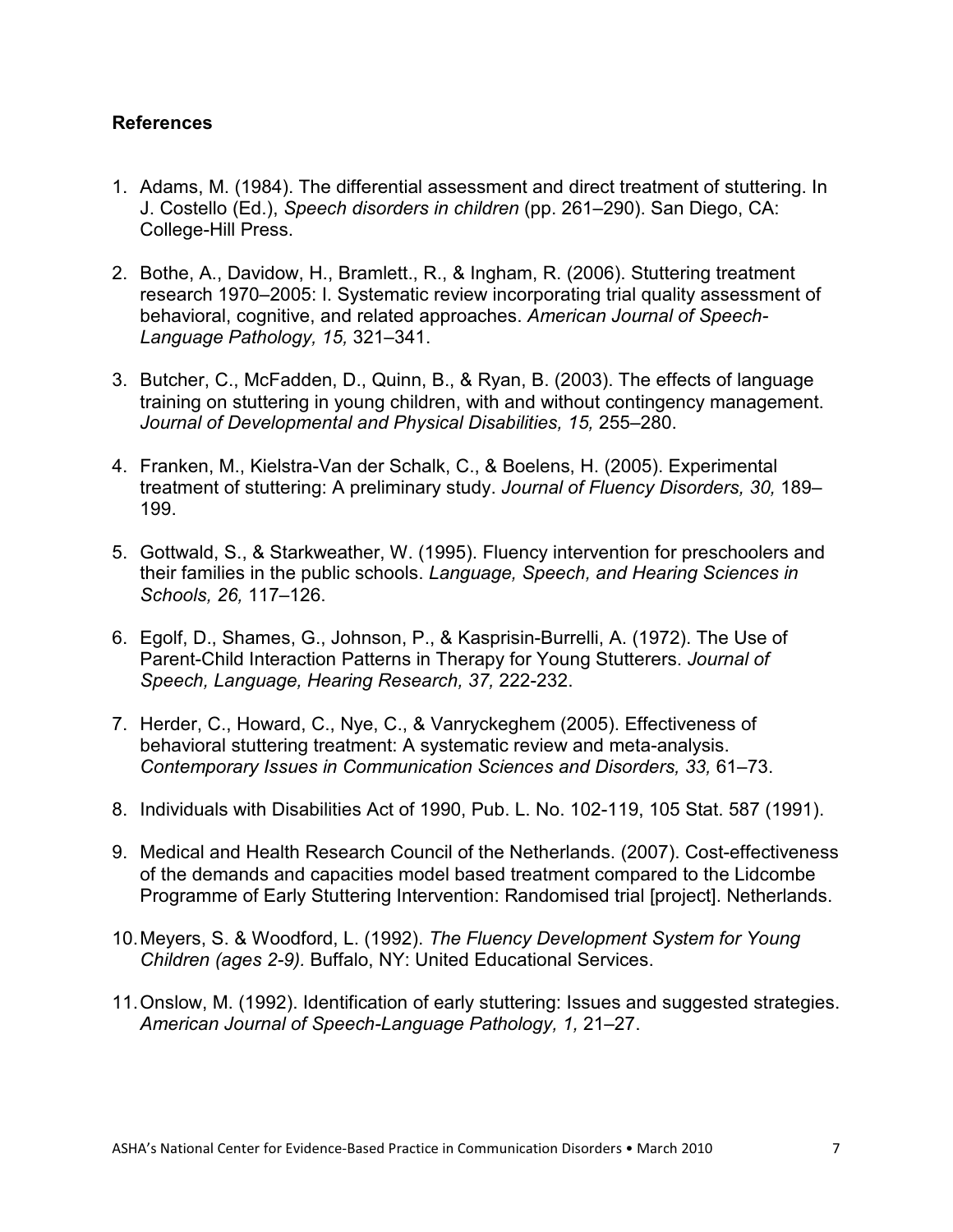- 12.Onslow, M., Packman, A., & Harrison, E. (2003). The Lidcombe Program of early stuttering intervention: A clinician's guide. Austin, TX: Pro-Ed.
- 13.Ryan, B. (1974). Programmed therapy for children and adults who stutter Springfield, IL: Charles C. Thomas.
- 14.Starkweather, C., Gottwald, S., & Halfond, M. (1990). *Stuttering prevention: A clinical method*. Englewood Cliffs, NJ: Prentice Hall.
- 15.Walton, P., Wallace, M., & Anderson, K. (1998). Fun with Fluency: Direct Therapy with the Young Child. Austin, TX: Pro-Ed.
- 16.Yairi, E., & Ambrose, N. (1992). Onset of stuttering in preschool children: Selected factors. *Journal of Speech and Hearing Research, 35,* 782–788.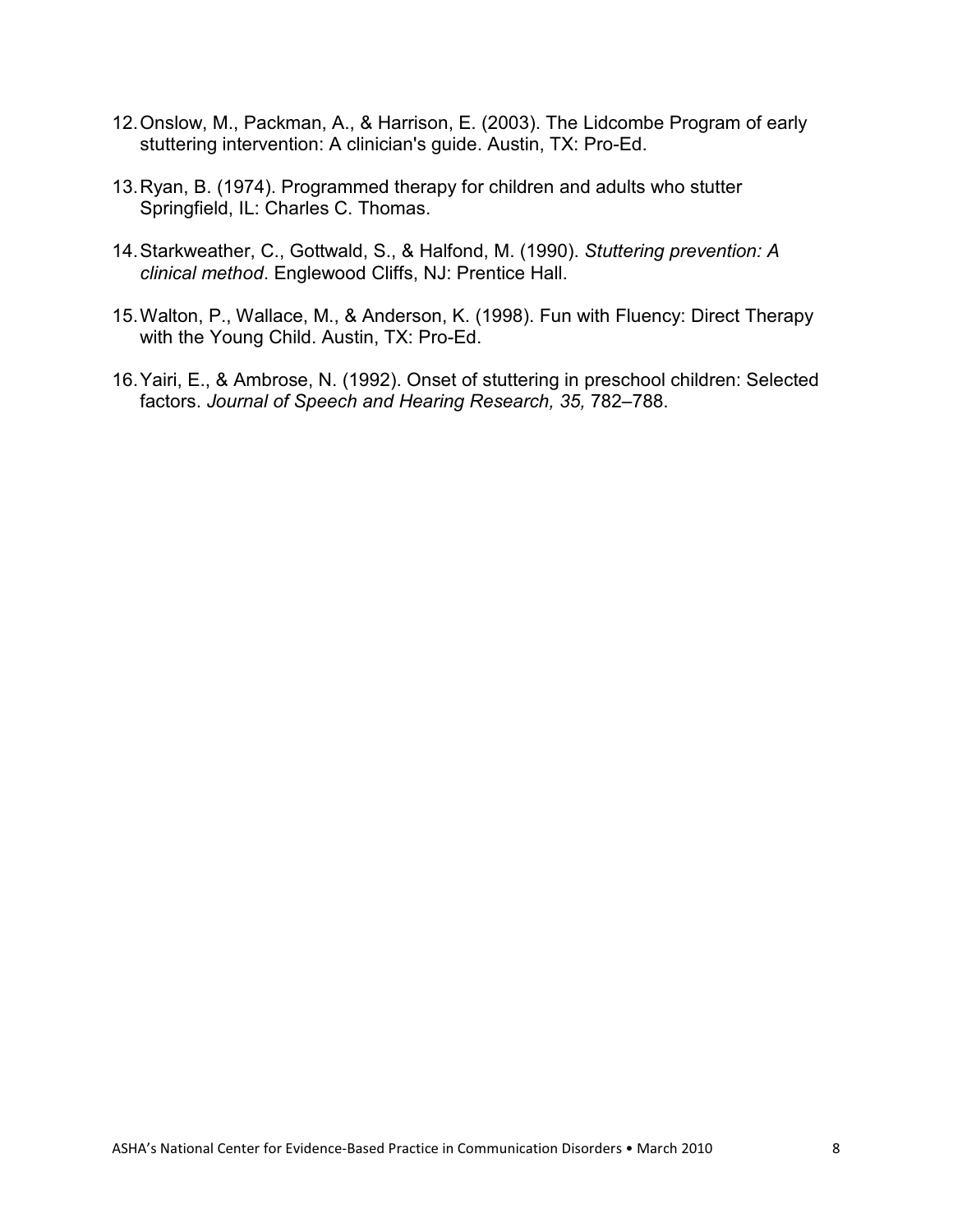**Appendix A1** – Clinical questions under review.

- 1. What is the short-term effect of indirect versus direct treatment on speech outcomes for children ages 3 to 5 with a fluency disorder?
- 2. What is the long-term effect of indirect versus direct treatment on speech outcomes for children ages 3 to 5 with a fluency disorder?
- 3. What is the short-term effect of indirect versus direct treatment on social/emotional outcomes for children ages 3 to 5 with a fluency disorder?
- 4. What is the long-term effect of indirect versus direct treatment on social/emotional outcomes for children ages 3 to 5 with a fluency disorder?
- 5. What is the short-term effect of indirect versus direct treatment on parent outcomes for children ages 3 to 5 with a fluency disorder?
- 6. What is the long-term effect of indirect versus direct treatment on parent outcomes for children ages 3 to 5 with a fluency disorder?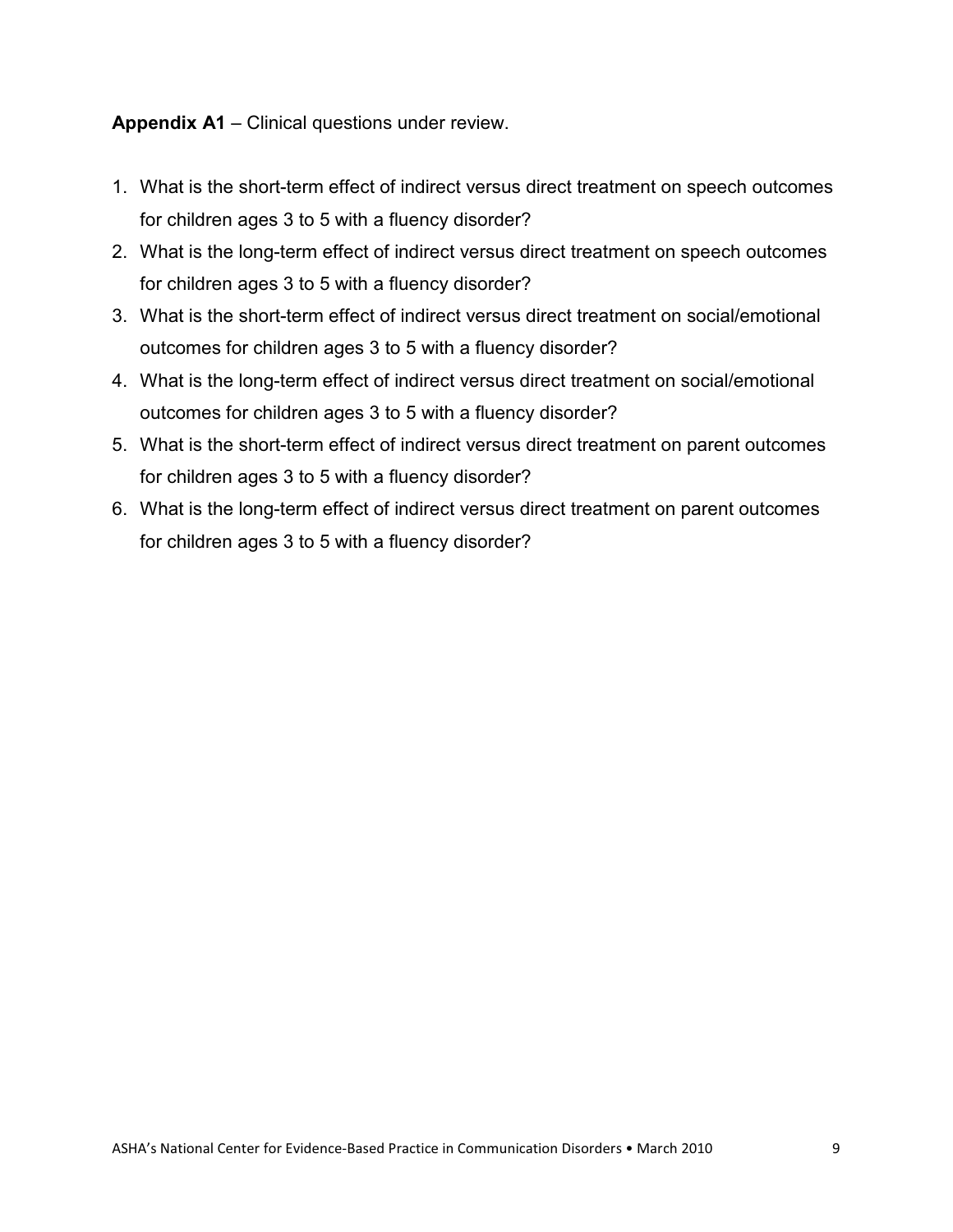**Appendix A2** – Fluency EBSR search methodology.

# Databases Searched

- PubMed (http://www.ncbi.nlm.nih.gov/pubmed/)
- CINAHL (EBSCO)
- Health Source: Nursing/Academic Edition (EBSCO)
- Communication & Mass Media Complete (EBSCO)
- Psychology and Behavioral Sciences Collection (EBSCO)
- Education Research Complete (EBSCO)
- ComDisDome (CSA)
- LLBA (CSA)
- CSA Neurosciences Abstracts
- ERIC (CSA)
- CSA Social Services Abstracts
- ScienceDirect
- ISI Web of Knowledge
- Cochrane Library (Wiley)
- SUMSearch (http://sumsearch.uthscsa.edu/)
- speechBITE (http://www.speechbite.com/)
- TRIPDatabase (http://www.tripdatabase.com/)
- Latin American and Caribbean Center on Health Sciences Information (LILACS) (http://www.bireme.br/php/index.php?lang=en)
- Centre for Reviews and Dissemination (http://www.york.ac.uk/inst/crd/)
- HighWire Press
- Health Information Resources, formerly National Library for Health (http://www.library.nhs.uk/Default.aspx)
- GoogleScholar (http://scholar.google.com)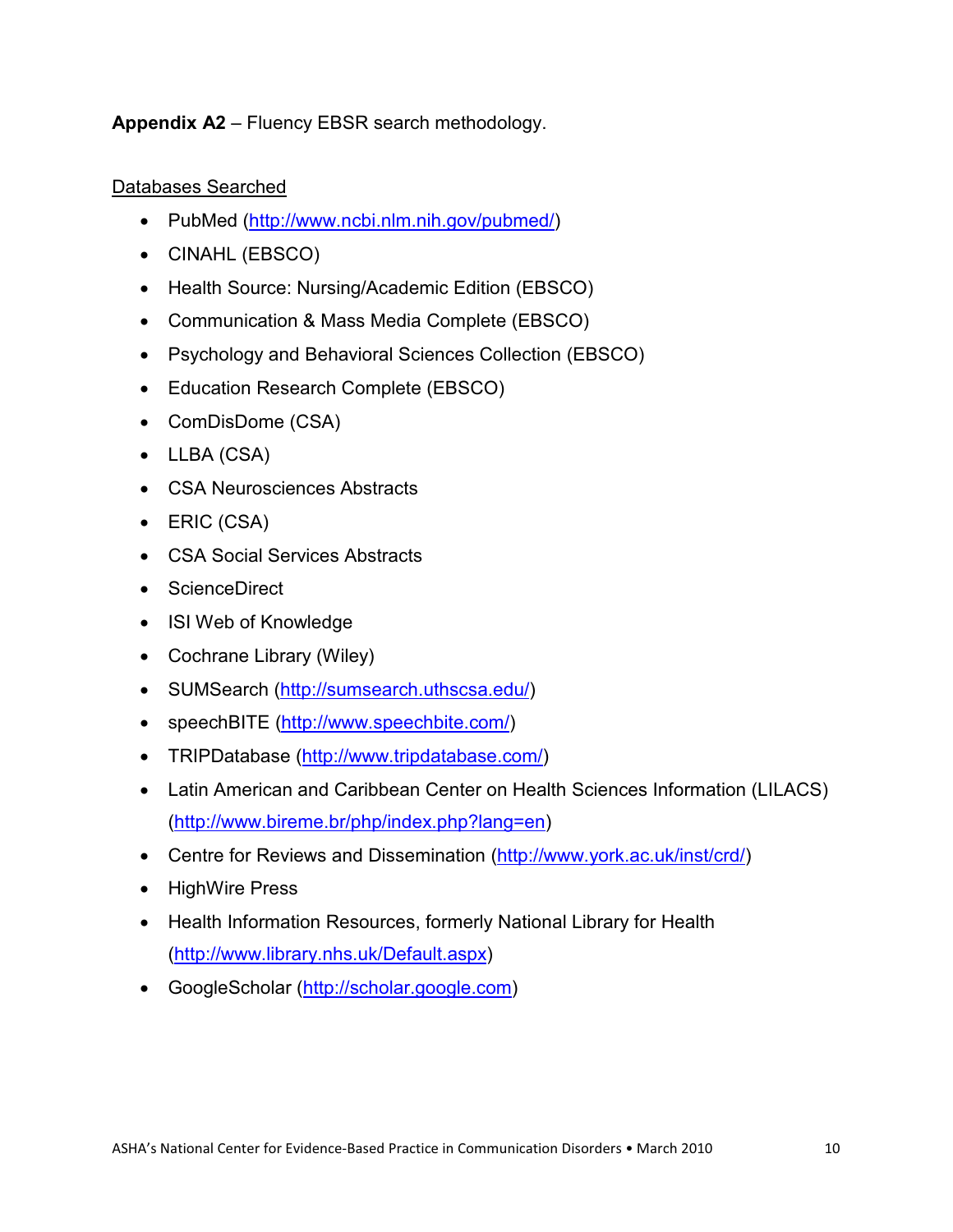## Search Criteria

- Date of publication 2005 to present (including articles in press).
- English language only.
- Published in a peer-reviewed journal.
- Must be a study with original data that addresses one or more of the clinical question.

# Key Words

- stuttering
- fluency disorders
- speech therapy
- preschool children
- treatment outcome

# Expanded Key Words

("Stuttering"[Mesh] OR "Stuttering/rehabilitation"[Mesh] OR "Stuttering/therapy"[Mesh]) AND ("Speech Therapy"[Mesh])

("Stuttering"[Mesh]) AND ("Behavior Therapy"[Mesh] OR "Cognitive Therapy"[Mesh] OR "Language Therapy"[Mesh] AND "Electromyography"[Mesh])

"Stuttering"[Mesh] AND ("Communication"[Mesh] OR "Speech"[Mesh] OR "Speech Intelligibility"[Mesh] OR "Speech Perception"[Mesh] OR "Phonation"[Mesh] OR "Verbal Behavior"[Mesh]) AND ("Stuttering/rehabilitation"[Mesh] OR "Stuttering/therapy"[Mesh] OR "Speech Production Measurement"[Mesh] OR "Program Evaluation"[Mesh] OR "Parent-Child Relations"[Mesh] OR "Parenting"[Mesh] OR "Time Factors"[Mesh] OR "Treatment Outcome"[Mesh])

("Stuttering/rehabilitation"[Mesh] OR "Stuttering/therapy"[Mesh])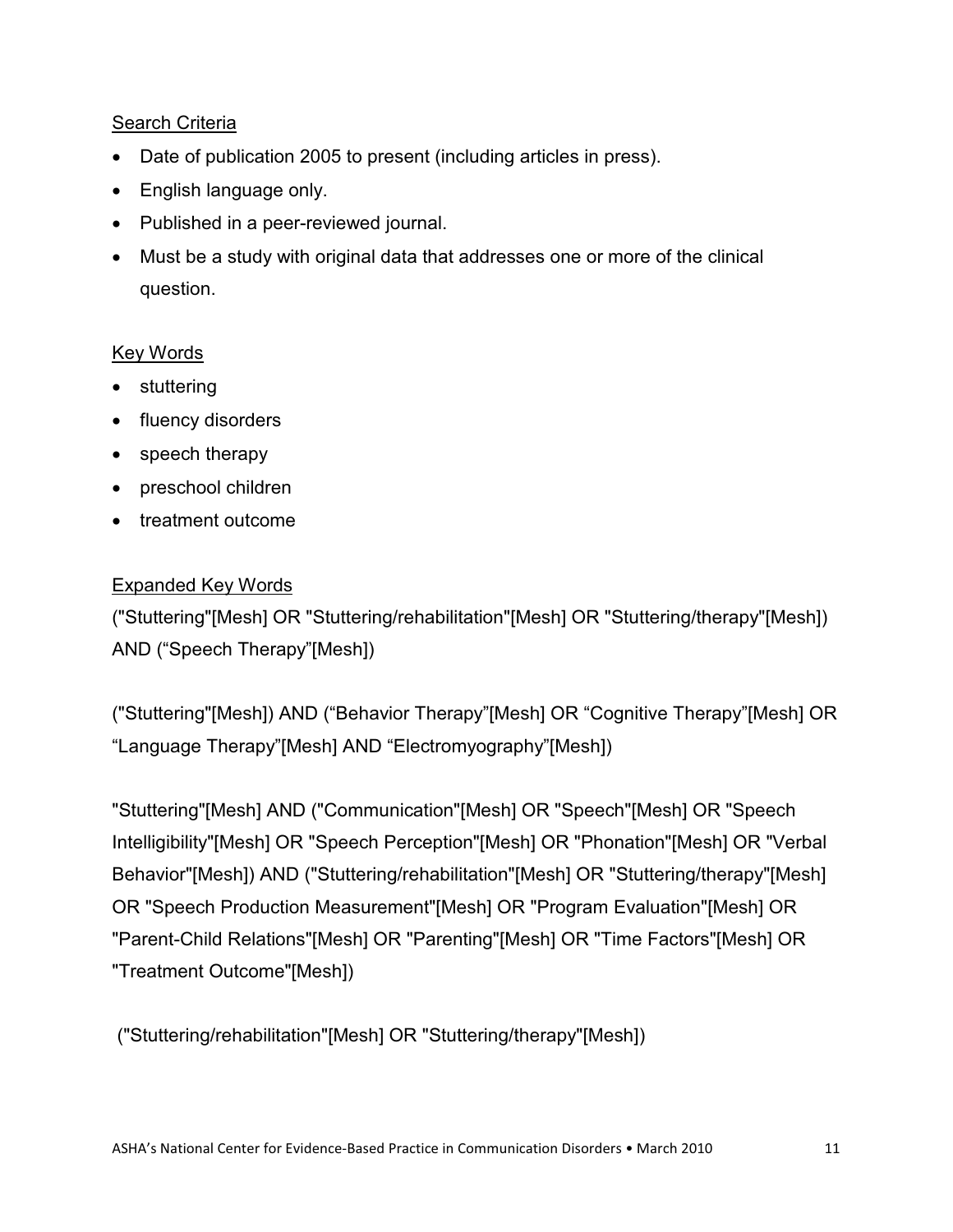"Stuttering/therapy"[Mesh] AND ("Communication"[Mesh] OR "Speech"[Mesh] OR "Speech Intelligibility"[Mesh] OR "Speech Perception"[Mesh] OR "Phonation"[Mesh] OR "Verbal Behavior"[Mesh] OR "Speech Production Measurement"[Mesh] OR "Program Evaluation"[Mesh] OR "Parent-Child Relations"[Mesh] OR "Parenting"[Mesh] OR "Time Factors"[Mesh] OR "Treatment Outcome"[Mesh] OR "Behavior Therapy"[Mesh] OR "Cognitive Therapy"[Mesh] OR "Language Therapy"[Mesh] OR "Electromyography"[Mesh])

("Stuttering"[Mesh] OR "Stuttering/rehabilitation"[Mesh] OR "Stuttering/therapy"[Mesh]) AND ("Speech Therapy"[Mesh])

("Stuttering"[Mesh]) AND ("Behavior Therapy"[Mesh] OR "Cognitive Therapy"[Mesh] OR "Language Therapy"[Mesh] AND "Electromyography"[Mesh])

"Stuttering"[Mesh] AND ("Communication"[Mesh] OR "Speech"[Mesh] OR "Speech Intelligibility"[Mesh] OR "Speech Perception"[Mesh] OR "Phonation"[Mesh] OR "Verbal Behavior"[Mesh]) AND ("Stuttering/rehabilitation"[Mesh] OR "Stuttering/therapy"[Mesh] OR "Speech Production Measurement"[Mesh] OR "Program Evaluation"[Mesh] OR "Parent-Child Relations"[Mesh] OR "Parenting"[Mesh] OR "Time Factors"[Mesh] OR "Treatment Outcome"[Mesh])

("Stuttering/rehabilitation"[Mesh] OR "Stuttering/therapy"[Mesh])

"Stuttering/therapy"[Mesh] AND ("Communication"[Mesh] OR "Speech"[Mesh] OR "Speech Intelligibility"[Mesh] OR "Speech Perception"[Mesh] OR "Phonation"[Mesh] OR "Verbal Behavior"[Mesh] OR "Speech Production Measurement"[Mesh] OR "Program Evaluation"[Mesh] OR "Parent-Child Relations"[Mesh] OR "Parenting"[Mesh] OR "Time Factors"[Mesh] OR "Treatment Outcome"[Mesh] OR "Behavior Therapy"[Mesh] OR "Cognitive Therapy"[Mesh] OR "Language Therapy"[Mesh] OR "Electromyography"[Mesh])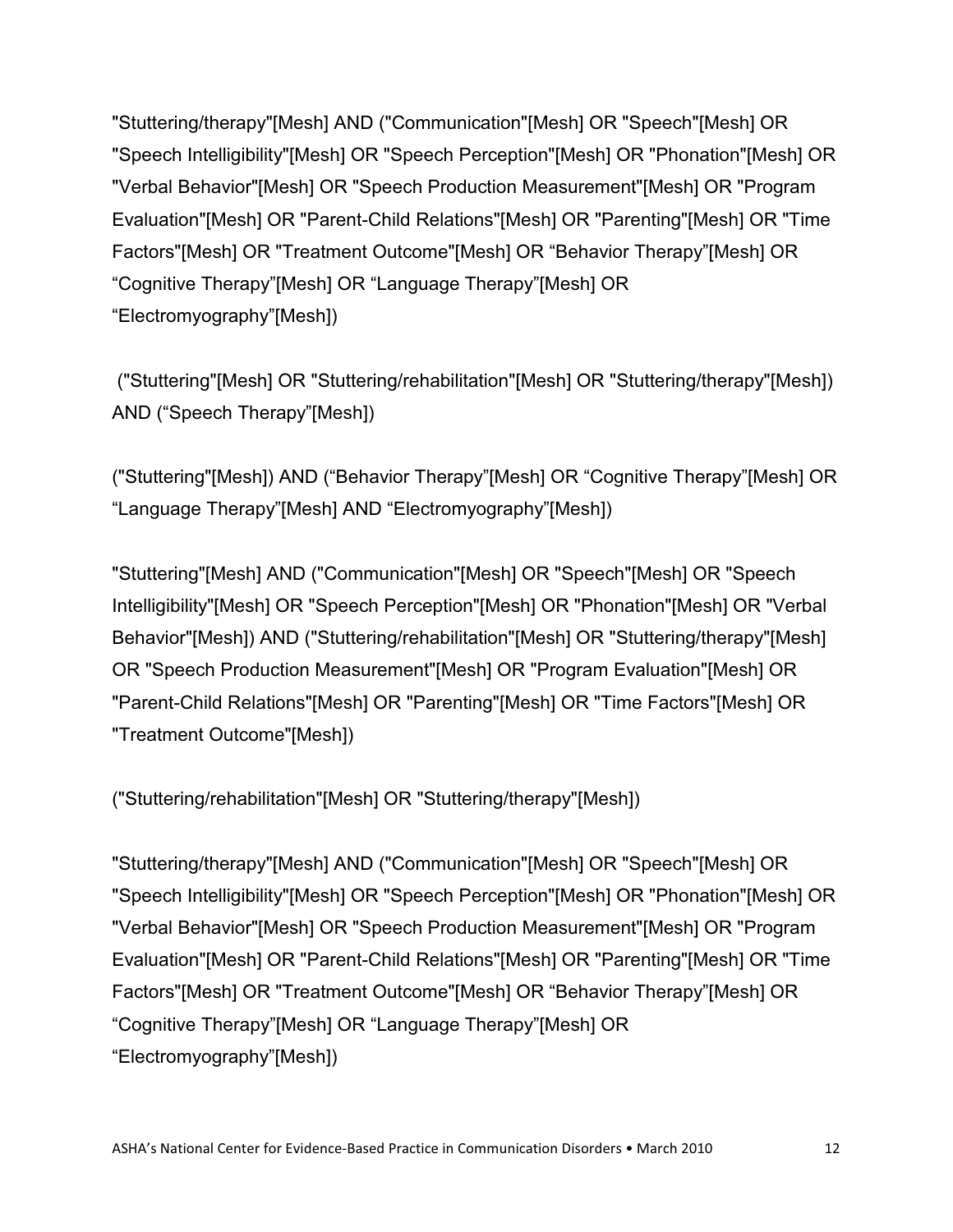(stutter\* OR fluenc\* OR fluent OR disfluenc\* OR disfluent) AND (treatment OR therapy OR direct OR indirect)

("2005"[Publication Date] : "3000"[Publication Date]) AND ("Speech Therapy"[Mesh] AND (stutter\* OR fluenc\* OR fluent OR disfluenc\* OR disfluent))

("2005"[Publication Date] : "3000"[Publication Date]) AND ("Speech Therapy"[Mesh] AND (clutter\* OR dysfluent OR dysfluenc\* OR stammer\*))

(MH "Fluency Disorders/TH")

(MH "Fluency Disorders") AND (MH "Speech Therapy+")

(MH "Fluency Disorders")

(MH "Speech Therapy+") AND (stutter\* OR fluenc\* OR fluent OR disfluenc\* OR disfluent OR clutter\* OR dysfluent OR dysfluenc\* OR stammer\*)

(MM "Fluency Disorders")

(stutter\* OR fluenc\* OR fluent OR disfluenc\* OR disfluent OR clutter\* OR dysfluent OR dysfluenc\* OR stammer\*)

(XX "stuttering")

(stutter\* OR fluenc\* OR fluent OR disfluenc\* OR disfluent OR clutter\* OR dysfluent OR dysfluenc\* OR stammer\*)

DE "STUTTERING in children"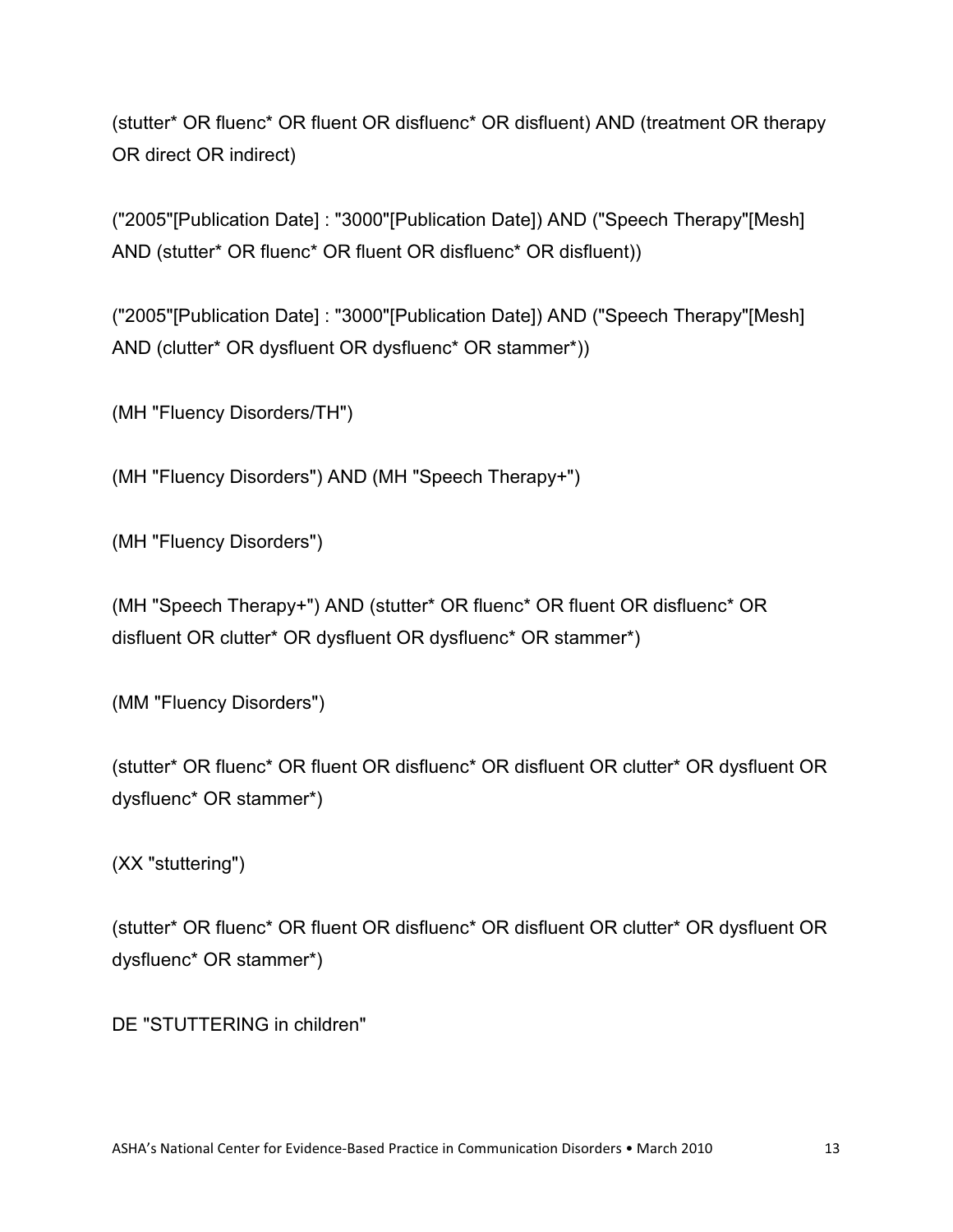(DE "SPEECH therapy" OR DE "GROUP speech therapy") AND (stutter\* OR fluenc\* OR fluent OR disfluenc\* OR disfluent OR clutter\* OR dysfluent OR dysfluenc\* OR stammer\*)

(treatment OR therapy OR program OR rehabilitation OR intervention) AND (stutter\* OR fluenc\* OR fluent OR disfluenc\* OR disfluent OR clutter\* OR dysfluent OR dysfluenc\* OR stammer\*) AND DE "PRESCHOOL children")

(DE "FLUENCY (LANGUAGE LEARNING)" AND PT "ACADEMIC JOURNAL") OR (DE "FLUENCY (LANGUAGE LEARNING) --\*" AND PT "ACADEMIC JOURNAL")

(stutter\* OR fluenc\* OR fluent OR disfluenc\* OR disfluent OR clutter\* OR dysfluent OR dysfluenc\* OR stammer\*) AND (treatment OR therapy OR program OR rehabilitation OR intervention)

DE "Stuttering"

DE "Speech Therapy" AND (stutter\* OR fluenc\* OR fluent OR disfluenc\* OR disfluent OR clutter\* OR dysfluent OR dysfluenc\* OR stammer\*)

(stutter\* OR fluenc\* OR fluent OR disfluenc\* OR disfluent OR clutter\* OR dysfluent OR dysfluenc\* OR stammer\*)

("stuttering" or "fluency disorders" or "disfluency" or "dysfluency" or "stammering" or "secondary stuttering behaviors" or "accessory stuttering behaviors") and ("speech therapy" or "stuttering intervention") and ("preschool children")

(DE="stuttering 84850" and DE="preschool children 67350" and DE="speech therapy 83200")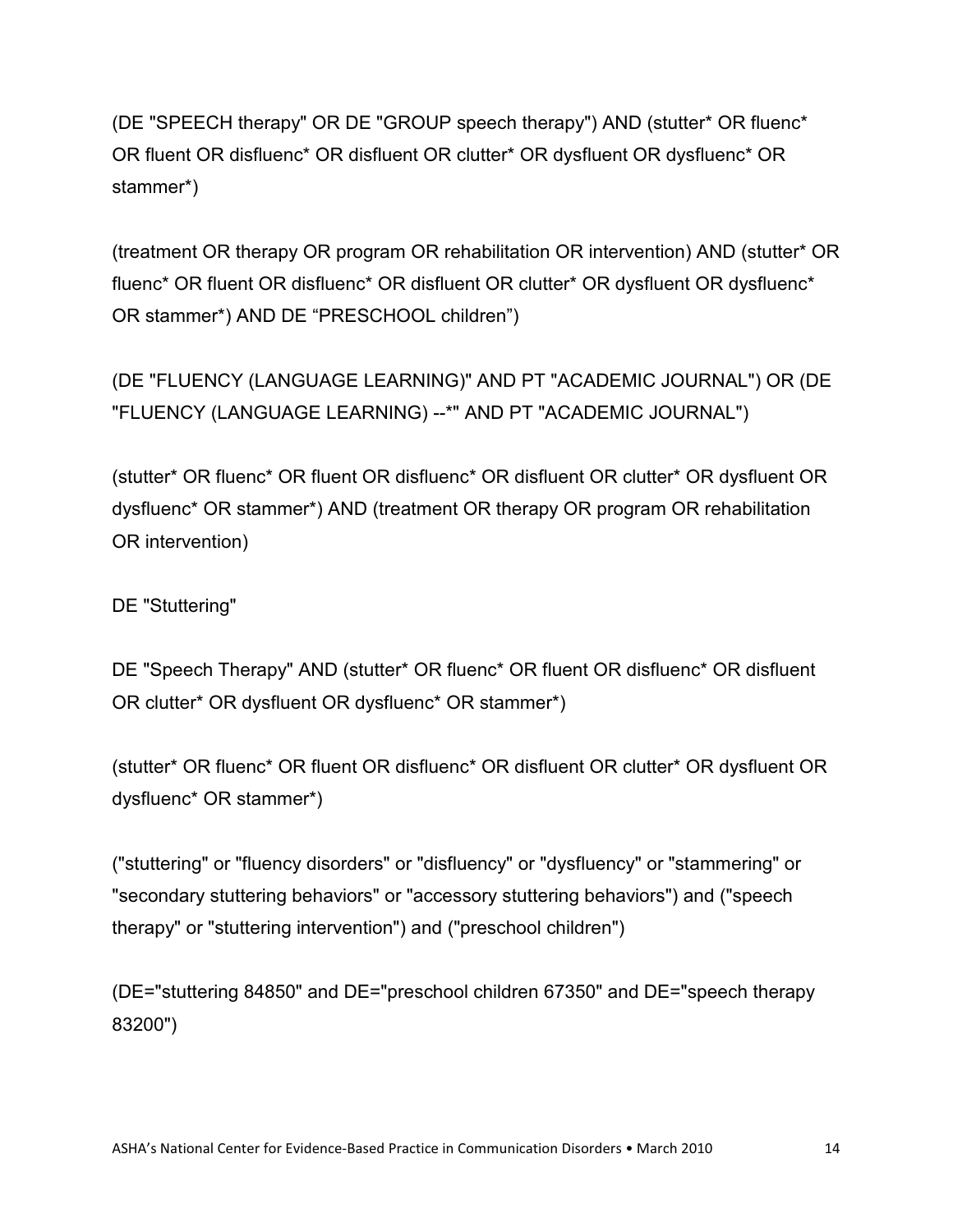(stutter\* OR fluenc\* OR fluent OR disfluenc\* OR disfluent OR clutter\* OR dysfluent OR dysfluenc\* OR stammer\*) and ("preschool children")

DE="children" and (stutter\* OR fluenc\* OR fluent OR disfluenc\* OR disfluent OR clutter\* OR dysfluent OR dysfluenc\* OR stammer\*)

(DE=("stuttering" and "speech therapy")) and (DE="preschool children")

(DE="preschool children") and (stutter\* OR fluenc\* OR fluent OR disfluenc\* OR disfluent OR clutter\* OR dysfluent OR dysfluenc\* OR stammer\*)

Topic=((stutter\* OR fluenc\* OR fluent OR disfluenc\* OR disfluent OR clutter\* OR dysfluent OR dysfluenc\* OR stammer\*)) Refined by: Publication Years=( 2009 OR 2008 OR 2007 OR 2006 OR 2005 ) AND Document Type=( ARTICLE OR REVIEW ) AND Languages=( ENGLISH ) AND Topic=(child\* OR preschool\*)

(pub-date > 2004 and TITLE-ABSTR-KEY (stutter\* OR fluenc\* OR fluent OR disfluenc\* OR disfluent OR clutter\* OR dysfluent OR dysfluenc\* OR stammer\*) and ALL(treatment OR therapy OR program OR rehabilitation OR intervention OR exercise OR remediation OR therapies)) and child\* OR preschool\* OR pre-school\*

(child\* OR preschool\* OR pre-school\*) AND (stutter\* OR fluenc\* OR fluent OR disfluenc\* OR disfluent OR clutter\* OR dysfluent OR dysfluenc\*)

(child\* OR preschool\* OR pre-school\*) AND (stammer\*)

(child\*) (stutter\* or OR or fluenc\* or OR or fluent or OR or disfluenc\* or OR or disfluent or OR or clutter\* or OR or dysfluent or OR or dysfluenc\*) from:2005 to:2010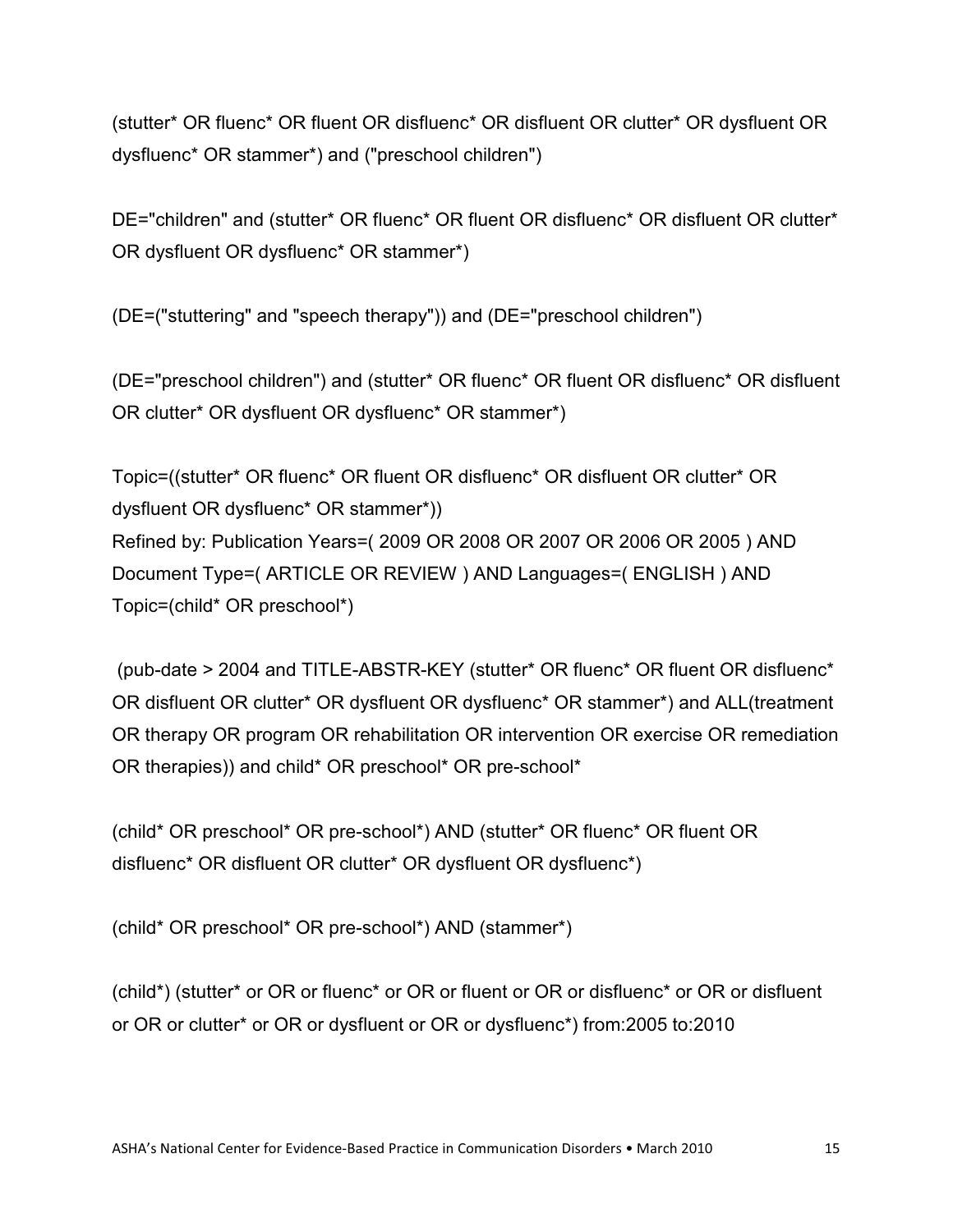(preschool\*) (stutter\* or OR or fluenc\* or OR or fluent or OR or disfluenc\* or OR or disfluent or OR or clutter\* or OR or dysfluent or OR or dysfluenc\*) from:2005 to:2010

Search for: STUTTER\* OR FLUENC\* OR FLUENT OR DISFLUENC\* OR DISFLUENT OR CLUTTER\* OR DYSELUENT OR DYSELUENC\* (Focus: TREATMENT, ages: child, subjects: HUMAN)

Search results for Target area: Fluency (All)

Search on: [MH]"Stuttering"

stutter\* OR fluenc\* OR fluent OR disfluenc\* OR disfluent OR clutter\* OR dysfluent OR dysfluenc\* OR stammer\* RESTRICT YR 2005 2010

Searched: (stutter\* OR fluenc\* OR fluent OR disfluenc\* OR disfluent OR clutter\* OR dysfluent OR dysfluenc\* OR stammer\*) AND (treatment OR therapy OR program OR rehabilitation OR intervention)

"stutter\* OR fluenc\* OR fluent OR disfluenc\* OR disfluent OR clutter\* OR dysfluent OR dysfluenc\* OR stammer\* and treatment OR therapy OR program OR rehabilitation OR intervention OR exercise OR remediation OR therapies

(stutter\* OR fluency OR fluent OR disfluent OR disfluenc\* OR dysfluent OR dysfluenc\* OR clammer\* OR clutter\* OR stammer\*) AND (treatment OR therapy OR therapies OR rehabilitation OR program OR intervention OR exercise OR remediation) AND (preschool\* OR pre-school\* OR child\*)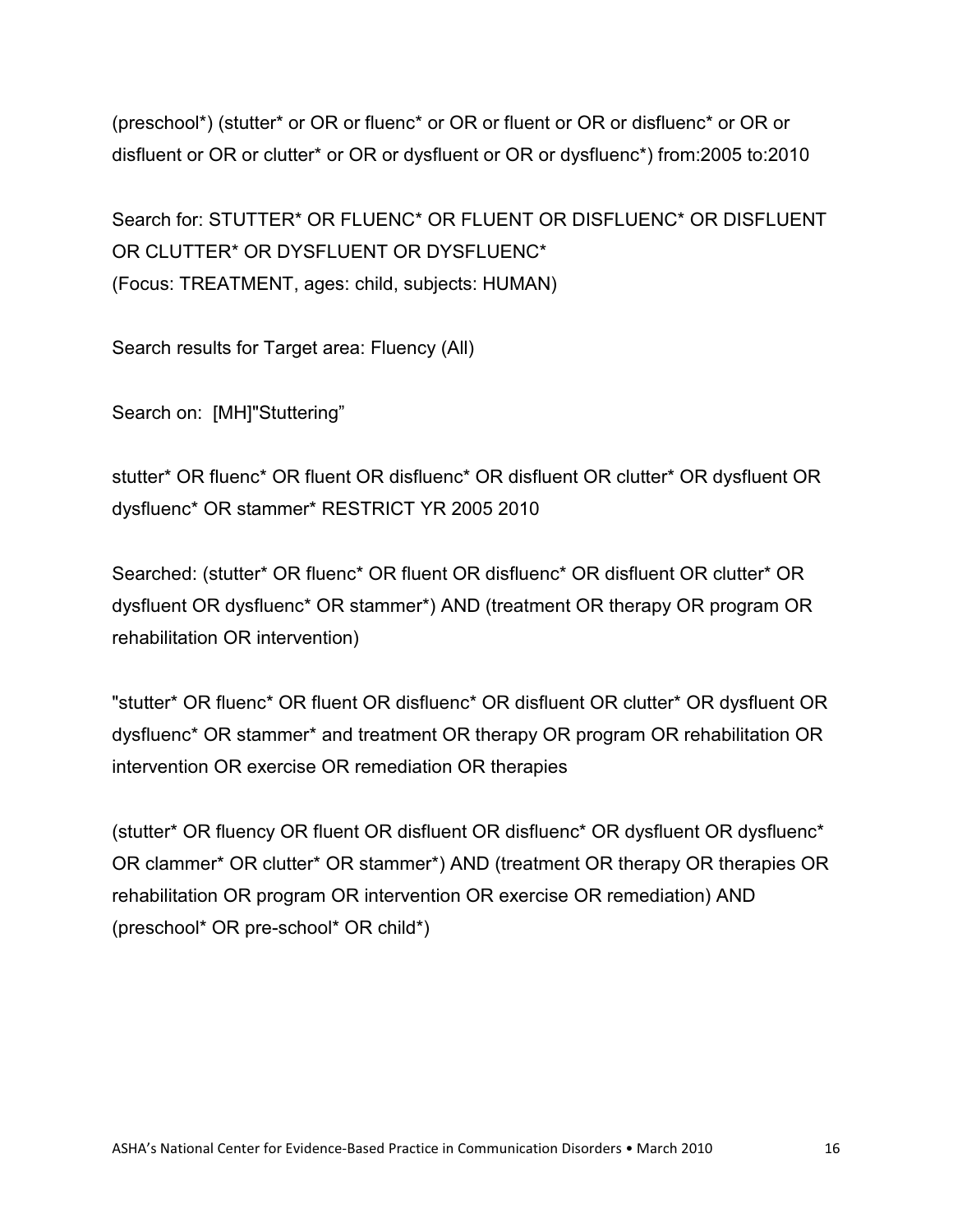## **Appendix A3** – Bibliography of excluded citations.

- 1. Anderson, J. D., & Byrd, C. T. (2008). Phonotactic probability effects in children who stutter. *Journal of Speech, Language, and Hearing Research, 51,* 851–866.
- 2. Anderson, J. D., Pellowski, M. W., & Conture, E. G. (2005). Childhood stuttering and dissociations across linguistic domains. *Journal of Fluency Disorders, 30,* 219–253.
- 3. Behpazhouh, A., & Kamali, S. (2005). The efficacy of clinical method versus spontaneous recovery method in treatment of children's stuttering with dysfluency. *Journal of Education and Psychology, 12,* 65–90.
- 4. Blomgren, M., Roy, N., Callister, T., & Merrill, R. M. (2005). Intensive stuttering modification therapy: A multidimensional assessment of treatment outcomes. *Journal of Speech, Language, and Hearing Research, 48,* 509–523.
- 5. Bloodstein, O. (2006). Some empirical observations about early stuttering: A possible link to language development. *Journal of Communication Disorders, 39,* 185–191.
- 6. Bothe, A. K., Davidow, J. H., Bramlett, R. E., Franic, D. M., & Ingham, R. J. (2006). Stuttering treatment research 1970–2005: II. Systematic review incorporating trial quality assessment of pharmacological approaches. *American Journal of Speech-Language Pathology, 15,* 342–352.
- 7. Bothe, A. K., Davidow, J. H., Bramlett, R. E., & Ingham, R. J. (2006). Stuttering treatment research 1970–2005: I. Systematic review incorporating trial quality assessment of behavioral, cognitive, and related approaches. *American Journal of Speech-Language Pathology, 15,* 321–341.
- 8. Brundage, S. B. (2007). Virtual reality augmentation for functional assessment and treatment of stuttering. *Topics in Language Disorders, 27,* 254–271.
- 9. Cardman, S., & Ryan, B. (2007). Experimental analysis of the relationship between speaking rate and stuttering during mother–child conversation: II. *Journal of Developmental and Physical Disabilities, 19,* 457–469.
- 10.Conture, E. G., & Yaruss, J. S. (n.d.). *Stuttering* [Treatment efficacy summary] Retrieved from http://www.asha.org/uploadedFiles/public/speech/disorders/TESStuttering.pdf
- 11.Cook, F., & Fry, J. (2006). Connecting stuttering measurement and management: III. Accountable therapy. *International Journal of Language & Communication Disorders, 41,* 379–394.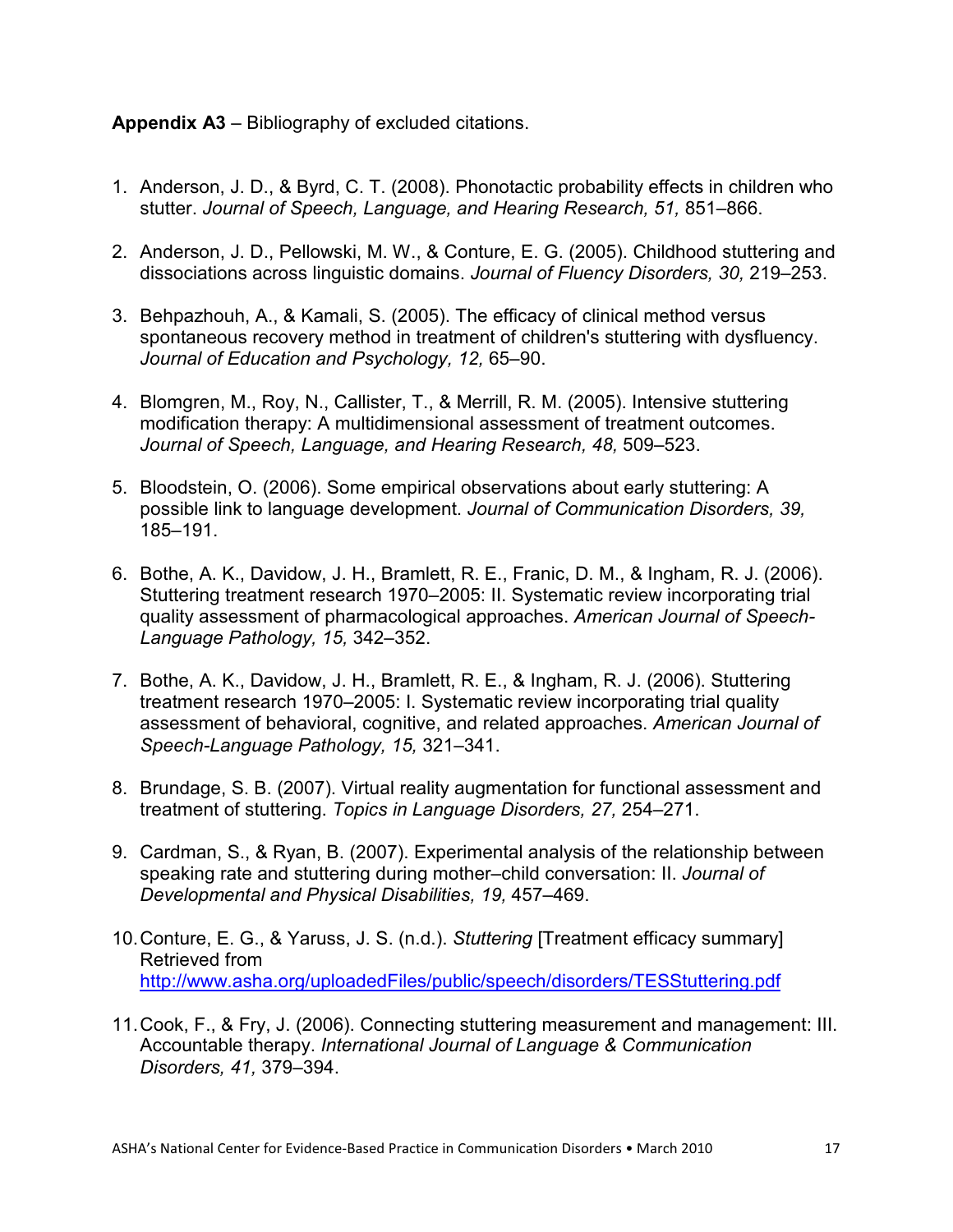- 12.Cooke, N. L., Mackiewicz, S. M., Wood, C. L., & Helf, S. (2009). The use of audio prompting to assist mothers with limited English proficiency in tutoring their prekindergarten children on English vocabulary. *Education and Treatment of Children, 32,* 213–229.
- 13.Cuerva Carvajal, A., Márquez Calderón, S., & Sarmiento González-Nieto, V. (2007). *Outcomes of treatments for stuttering.* Sevilla, Spain: Andalusian Agency for Health Technology Assessment.
- 14.Davidow, J. H., Bothe, A. K., & Bramlett, R. E. (2006). The Stuttering Treatment Research Evaluation and Assessment Tool (STREAT): Evaluating treatment research as part of evidence-based practice. *American Journal of Speech-Language Pathology, 15,* 126–141.
- 15.Dehqan, A., Bakhtiar, M., Panahi, S. S., & Ashayeri, H. (2008). Relationship between stuttering severity in children and their mothers speaking rate. *Sao Paulo Medical Journal, 126,* 29–33.
- 16.Dickson, K., Marshall, M., Boyle, J., McCartney, E., O'Hare, A., & Forbes, J. (2009). Cost analysis of direct versus indirect and individual versus group modes of manualbased speech-and-language therapy for primary school-age children with primary language impairment. *International Journal of Language & Communication Disorders, 44,* 369–381.
- 17.Einarsdóttir, J., & Ingham, R. J. (2005). Have disfluency-type measures contributed to the understanding and treatment of developmental stuttering? *American Journal of Speech-Language Pathology, 14,* 260–273.
- 18.Einarsdóttir, J., & Ingham, R. J. (2008). The effect of stuttering measurement training on judging stuttering occurrence in preschool children who stutter. *Journal of Fluency Disorders, 33,* 167–179.
- 19.Franken, M., Kielstra-Van der Schalk, C., & Boelens, H. (2005). Experimental treatment of stuttering: A preliminary study. *Journal of Fluency Disorders, 30,* 189– 199.
- 20.Gregg, B. A., & Yairi, E. (2007). Phonological skills and disfluency levels in preschool children who stutter. *Journal of Communication Disorders, 40,* 97–115.
- 21.Hayhow, R., & Stewart, T. (2006). Introduction to qualitative research and its application to stuttering. *International Journal of Language & Communication Disorders, 41,* 475–493.
- 22.Herder, C., Howard, C., Nye, C., & Vanryckeghem, M. (2006). Effectiveness of behavioral stuttering treatment: A systematic review and meta-analysis. *Contemporary Issues in Communication Science and Disorders, 33,* 61–73.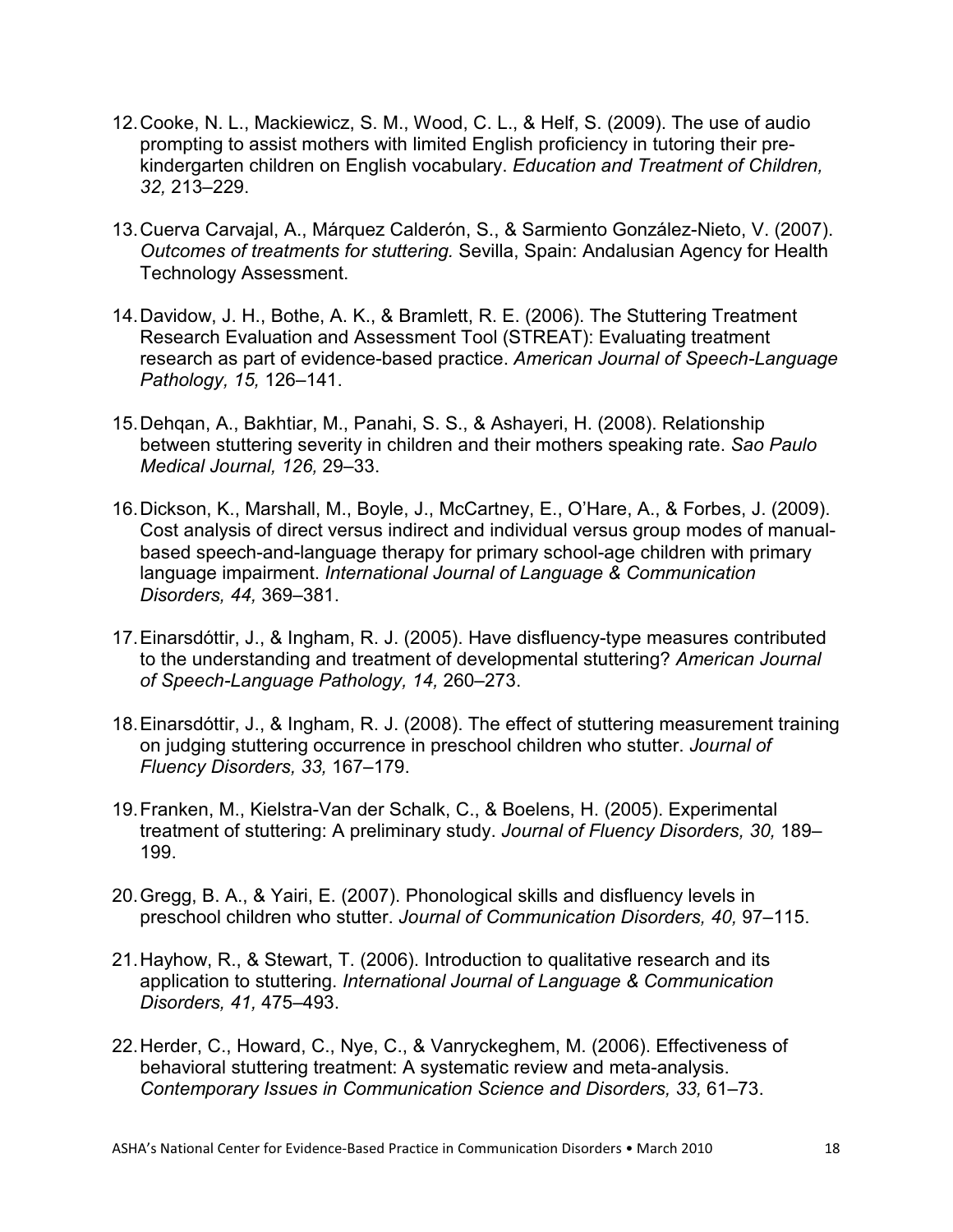- 23. James, J. E. (2007). Claims of a 'new' stuttering treatment using time-out from speaking are exaggerated: A brief review of the literature and commentary on Hewat et al. (2006). *Disability & Rehabilitation, 29,* 1057–1060.
- 24. Jones, M., Onslow, M., Packman, A., & Gebski, V. (2006). Guidelines for statistical analysis of percentage of syllables stuttered data. *Journal of Speech, Language, and Hearing Research, 49,* 867–878.
- 25. Jones, M., Onslow, M., Packman, A., O'Brian, S., Hearne, A., Williams, S., et al. (2008). Extended follow-up of a randomized controlled trial of the Lidcombe Program of Early Stuttering Intervention*. International Journal of Language & Communication Disorders, 43,* 649–661.
- 26. Jones, M., Onslow, M., Packman, A., Williams, S., Ormond, T., Schwarz, I., et al. (2005). Randomised controlled trial of the Lidcombe programme of early stuttering intervention. *British Medical Journal, 331*, 659.
- 27.Laiho, A., & Klippi, A. (2007). Long- and short-term results of children's and adolescents' therapy courses for stuttering. *International Journal of Language & Communication Disorders, 42,* 367–382.
- 28.Lattermann, C., Euler, H. A., & Neumann, K. (2008). A randomized control trial to investigate the impact of the Lidcombe Program on Early Stuttering in Germanspeaking preschoolers. *Journal of Fluency Disorders, 33,* 52–65.
- 29.Lattermann, C., Shenker, R. C., & Thordardottir, E. (2005). Progression of language complexity during treatment with the Lidcombe Program for Early Stuttering Intervention. *American Journal of Speech-Language Pathology, 14,* 242–253.
- 30.Lewis, C., Packman, A., Onslow, M., Simpson, J. M., & Jones, M. (2008). A phase II trial of telehealth delivery of the Lidcombe Program of Early Stuttering Intervention. *American Journal of Speech-Language Pathology, 17,* 139–149.
- 31.Lincoln, M., Packman, A., & Onslow, M. (2006). Altered auditory feedback and the treatment of stuttering: A review. *Journal of Fluency Disorders, 31,* 71–89.
- 32.Medical and Health Research Council of the Netherlands. (2007). Cost-effectiveness of the demands and capacities model based treatment compared to the Lidcombe Programme of Early Stuttering Intervention: Randomised trial [project]. Netherlands.
- 33.Millard, S. K., Edwards, S., & Cook, F. M. (2009). Parent–child interaction therapy: Adding to the evidence. *International Journal of Speech-Language Pathology, 11,* 61–76.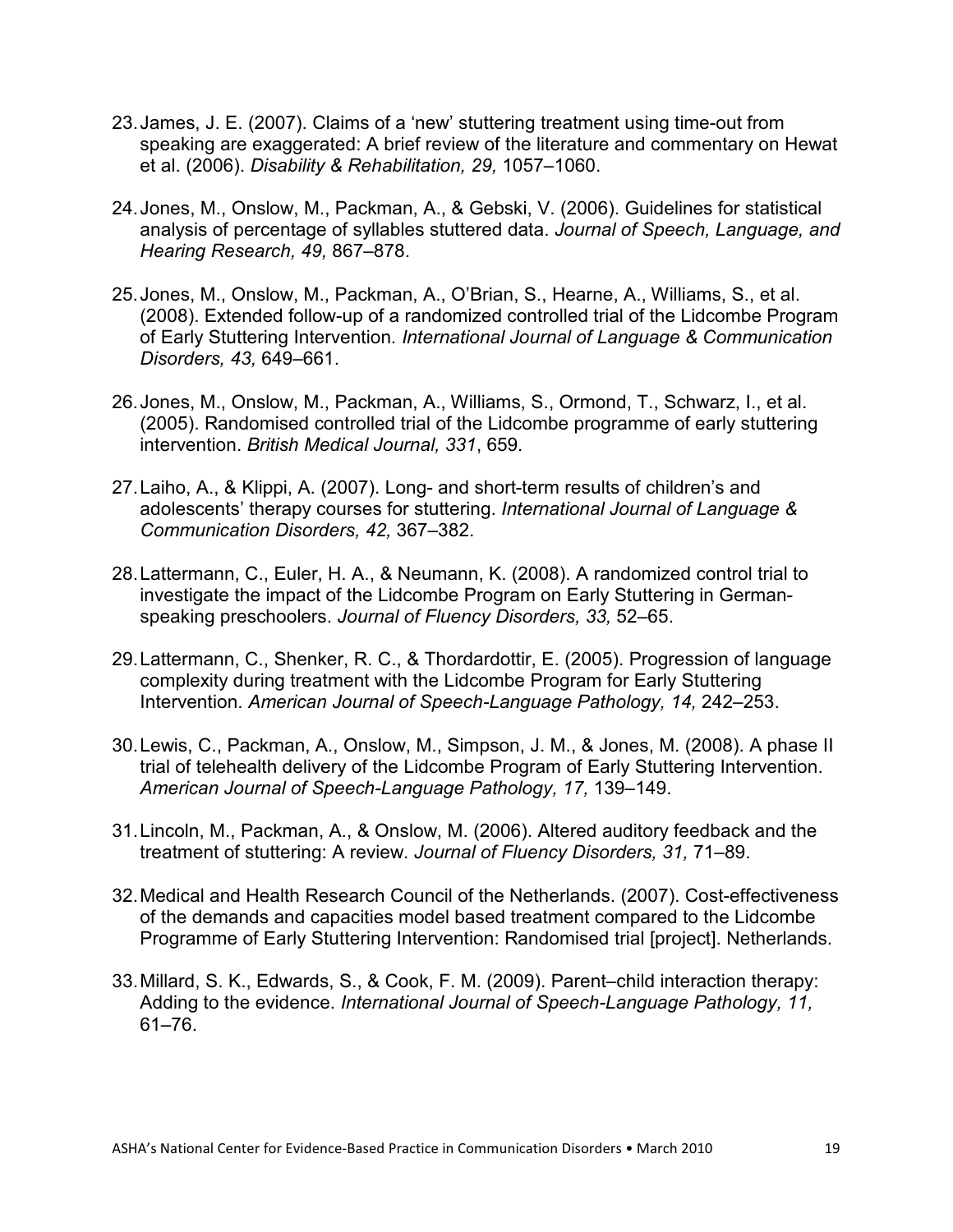- 34.Millard, S. K., Nicholas, A., & Cook, F. M. (2008). Is parent–child interaction therapy effective in reducing stuttering? *Journal of Speech, Language, and Hearing Research, 51,* 636–650.
- 35.Miller, B., & Guitar, B. (2009). Long-term outcome of the Lidcombe Program for Early Stuttering Intervention. *American Journal of Speech-Language Pathology, 18,* 42–49.
- 36.Murza, K. A., & Nye, C. (2009). The Lidcombe program demonstrates positive results for German preschoolers who stutter. *Evidence-Based Communication Assessment and Intervention, 3,* 15–18.
- 37.Natke, U., Sandrieser, P., Pietrowsky, R., & Kalveram, K. T. (2006). Disfluency data of German preschool children who stutter and comparison children. *Journal of Fluency Disorders, 31,* 165–176.
- 38.Onslow, M. (2006). Connecting stuttering management and measurement: V. Deduction and induction in the development of stuttering treatment outcome measures and stuttering treatments. *International Journal of Language & Communication Disorders, 41,* 407–421.
- 39.Onslow, M., Jones, M., O'Brian, S., Menzies, R., & Packman, A. (2008). Defining, Identifying, and evaluating clinical trials of stuttering treatments: A tutorial for clinicians. *American Journal of Speech-Language Pathology, 17,* 401–415.
- 40.Onslow, M., & Yaruss, J. S. (2007). Differing perspectives on what to do with a stuttering preschooler and why. *American Journal of Speech-Language Pathology, 16,* 65-68.
- 41.Pothier, D. D., Bredenkamp, C. L., & Monteiro, P. (2006). Is speech therapy really preventing recovery in stutterers? *International Journal of Language & Communication Disorders, 41,* 591–592.
- 42.Prasse, J. E., & Kikano, G. E. (2008). Stuttering: an overview. *American Family Physician, 77,* 1271–1276.
- 43.Rousseau, I., Onslow, M., Packman, A., & Jones, M. (2008). Comparisons of audio and audiovisual measures of stuttering frequency and severity in preschool-age children. *American Journal of Speech-Language Pathology, 17,* 173–178.
- 44.Rousseau, I., Packman, A., Onslow, M., Harrison, E., & Jones, M. (2007). An investigation of language and phonological development and the responsiveness of preschool age children to the Lidcombe program. *Journal of Communication Disorders, 40,* 382–397.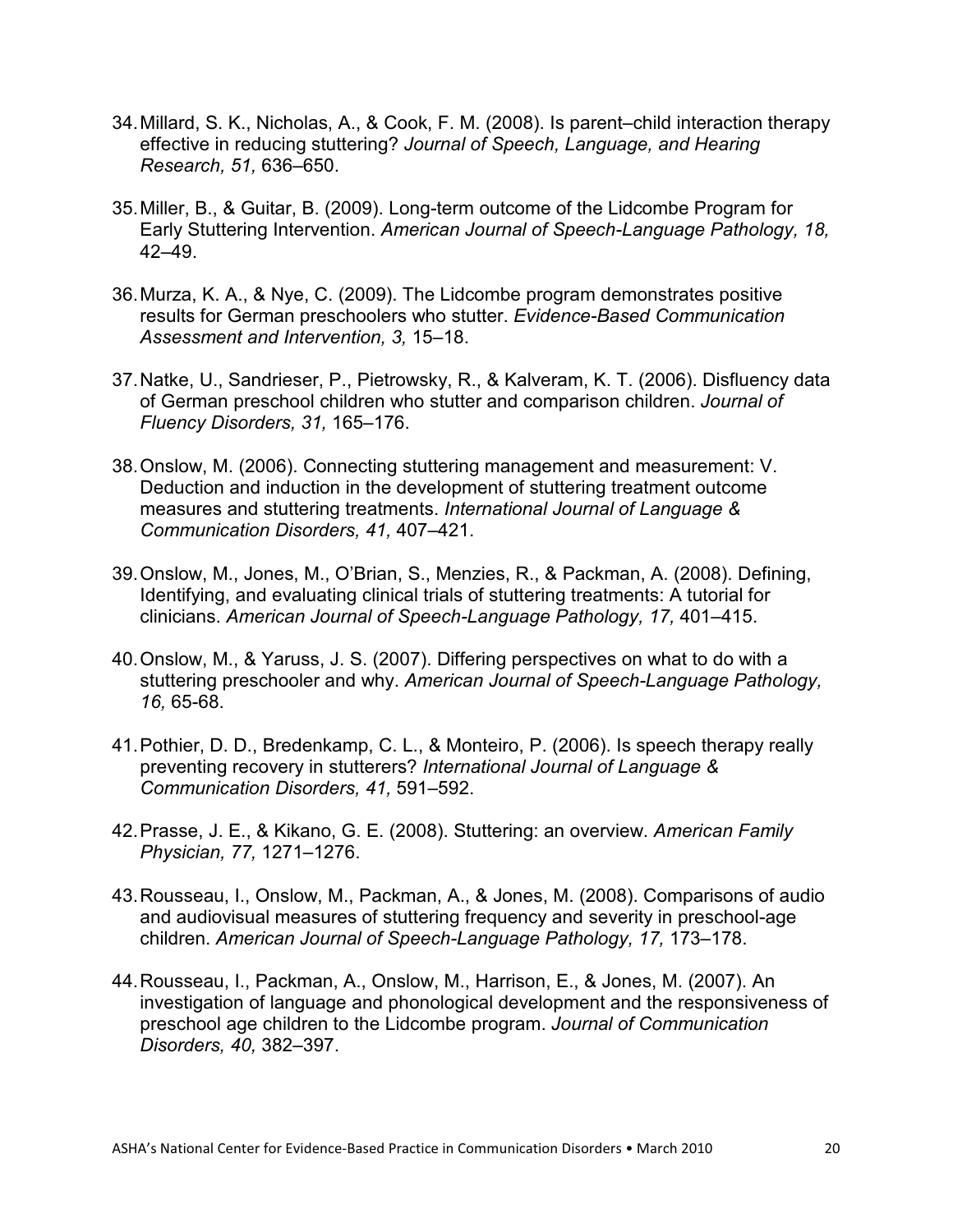- 45.Saltuklaroglu, T., & Kalinowski, J. (2005). How effective is therapy for childhood stuttering? Dissecting and reinterpreting the evidence in light of spontaneous recovery rates. *International Journal of Language & Communication Disorders, 40,* 359–374.
- 46.Savage, C., & Howell, P. (2008). Lexical priming of function words and content words with children who do, and do not, stutter. *Journal of Communication Disorders, 41,* 459–484.
- 47.Savelkoul, E. M., Zebrowski, P. M., Feldstein, S., & Cole-Harding, S. (2007). Coordinated interpersonal timing in the conversations of children who stutter and their mothers and fathers. *Journal of Fluency Disorders, 32,* 1–32.
- 48.Sawyer, J., Chon, H., & Ambrose, N. G. (2008). Influences of rate, length, and complexity on speech disfluency in a single-speech sample in preschool children who stutter. *Journal of Fluency Disorders, 33,* 220–240.
- 49.Sawyer, J., & Yairi, E. (2006). The effect of sample size on the assessment of stuttering severity. *American Journal of Speech-Language Pathology, 15,* 36–44.
- 50.Schwenk, K. A., Conture, E. G., & Walden, T. A. (2007). Reaction to background stimulation of preschool children who do and do not stutter. *Journal of Communication Disorders, 40,* 129–141.
- 51.Sharp, H. M., & Hillenbrand, K. (2008). Speech and language development and disorders in children. *Pediatric Clinics of North America, 55,* 1159–1173.
- 52.Shenker, R. C. (2006). Connecting stuttering management and measurement: I. Core speech measures of clinical process and outcome. *International Journal of Language & Communication Disorders, 41,* 355–364.
- 53.Trajkovski, N., Andrews, C., O'Brian, S., Onslow, M., & Packman, A. (2006). Treating stuttering in a preschool child with syllable timed speech: A case report. *Behaviour Change, 23,* 270–277.
- 54.Trajkovski, N., Andrews, C., Onslow, M., Packman, A., O'Brian, S., & Menzies, R. (2009). Using syllable-timed speech to treat preschool children who stutter: A multiple baseline experiment. *Journal of Fluency Disorders, 34,* 1–10.
- 55.Van Borsel, J., Geirnaert, E., & Van Coster, R. (2005). Another case of word-final disfluencies. *Folia Phoniatrica et Logopaedica, 57,* 148–162.
- 56.Van Zaalen- op't Hof, Y., Wijnen, F., & De Jonckere, P. H. (2009). Differential diagnostic characteristics between cluttering and stuttering—Part one. *Journal of Fluency Disorders, 34,* 137–154.